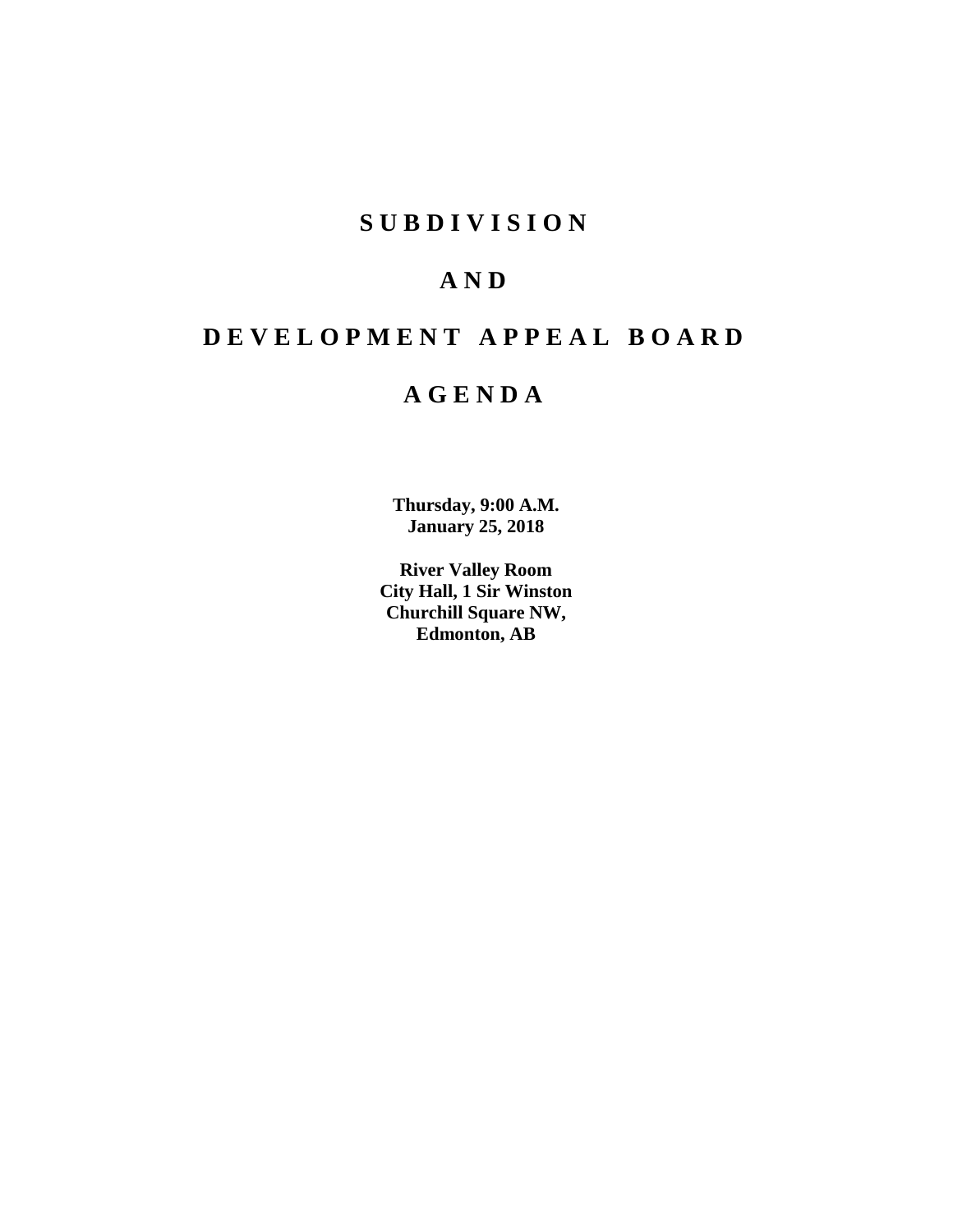# **SUBDIVISION AND DEVELOPMENT APPEAL BOARD RIVER VALLEY ROOM**

| I            | 9:00 A.M.  | SDAB-D-18-012 |                                                                                                                               |
|--------------|------------|---------------|-------------------------------------------------------------------------------------------------------------------------------|
|              |            |               | To construct an Accessory building (detached<br>Garage, 7.62 metres by 7.01 metres)                                           |
|              |            |               | 11422 - 77 Avenue NW<br>Project No.: 267831349-001                                                                            |
|              |            |               |                                                                                                                               |
| $\mathbf{I}$ | 10:30 A.M. | SDAB-D-18-013 |                                                                                                                               |
|              |            |               | To operate a Major Home Based Business<br>(Teaching Mandarin language - Yan Yan<br>Mandarin Training)                         |
|              |            |               | 11257 - 34A Avenue NW<br>Project No.: 267795896-001                                                                           |
| Ш            | 1:30 P.M.  | SDAB-D-18-014 |                                                                                                                               |
|              |            |               | To change the Use from Household Repair<br>Services to Religious Assembly (Minor) and to<br>construct interior alterations    |
|              |            |               | 4819 - 118 Avenue NW<br>Project No.: 265542821-001                                                                            |
|              | NOTE:      |               | Unless otherwise stated, all references to "section numbers" refer to<br>the authority under the Edmonton Zoning Bylaw 12800. |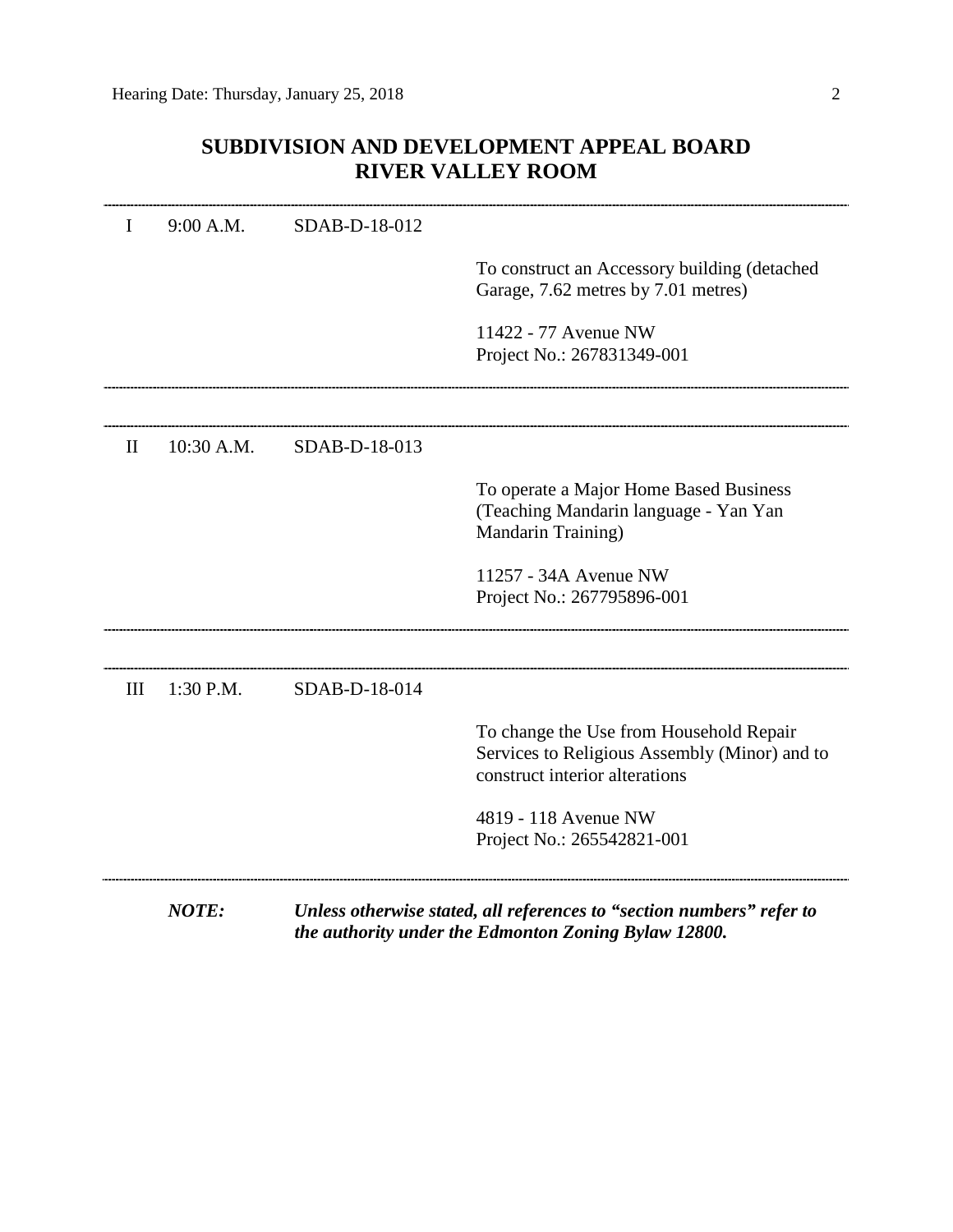| ITEM I: 9:00 A.M.                                      |                                                  | FILE: SDAB-D-18-012                                                                           |  |  |
|--------------------------------------------------------|--------------------------------------------------|-----------------------------------------------------------------------------------------------|--|--|
| AN APPEAL FROM THE DECISION OF THE DEVELOPMENT OFFICER |                                                  |                                                                                               |  |  |
|                                                        | <b>APPELLANT:</b>                                |                                                                                               |  |  |
|                                                        | <b>APPLICATION NO.:</b>                          | 267831349-001                                                                                 |  |  |
|                                                        | <b>APPLICATION TO:</b>                           | Construct<br>Accessory<br>building<br>an<br>(detached Garage, 7.62 metres by 7.01)<br>metres) |  |  |
|                                                        | <b>DECISION OF THE</b><br>DEVELOPMENT AUTHORITY: | Refused                                                                                       |  |  |
|                                                        | <b>DECISION DATE:</b>                            | December 22, 2017                                                                             |  |  |
|                                                        | <b>DATE OF APPEAL:</b>                           | December 27, 2017                                                                             |  |  |
|                                                        | MUNICIPAL DESCRIPTION<br>OF SUBJECT PROPERTY:    | 11422 - 77 Avenue NW                                                                          |  |  |
|                                                        | <b>LEGAL DESCRIPTION:</b>                        | Plan 2064S Blk 2 Lot 7                                                                        |  |  |
|                                                        | ZONE:                                            | (RF1) Single Detached Residential Zone                                                        |  |  |
|                                                        | <b>OVERLAY:</b>                                  | Mature Neighbourhood Overlay                                                                  |  |  |
|                                                        | <b>STATUTORY PLAN:</b>                           | McKernan / Belgravia Station Area<br>Redevelopment Plan                                       |  |  |
|                                                        |                                                  |                                                                                               |  |  |

# *General Matters*

The Appellant provided the following reasons for appealing the decision of the Development Authority:

My clients are appealing for the following reasons:

A; To match the architectural appearance of the house a steeper roof pitch is needed , which automatically pushes the garage height above the prescribed limit.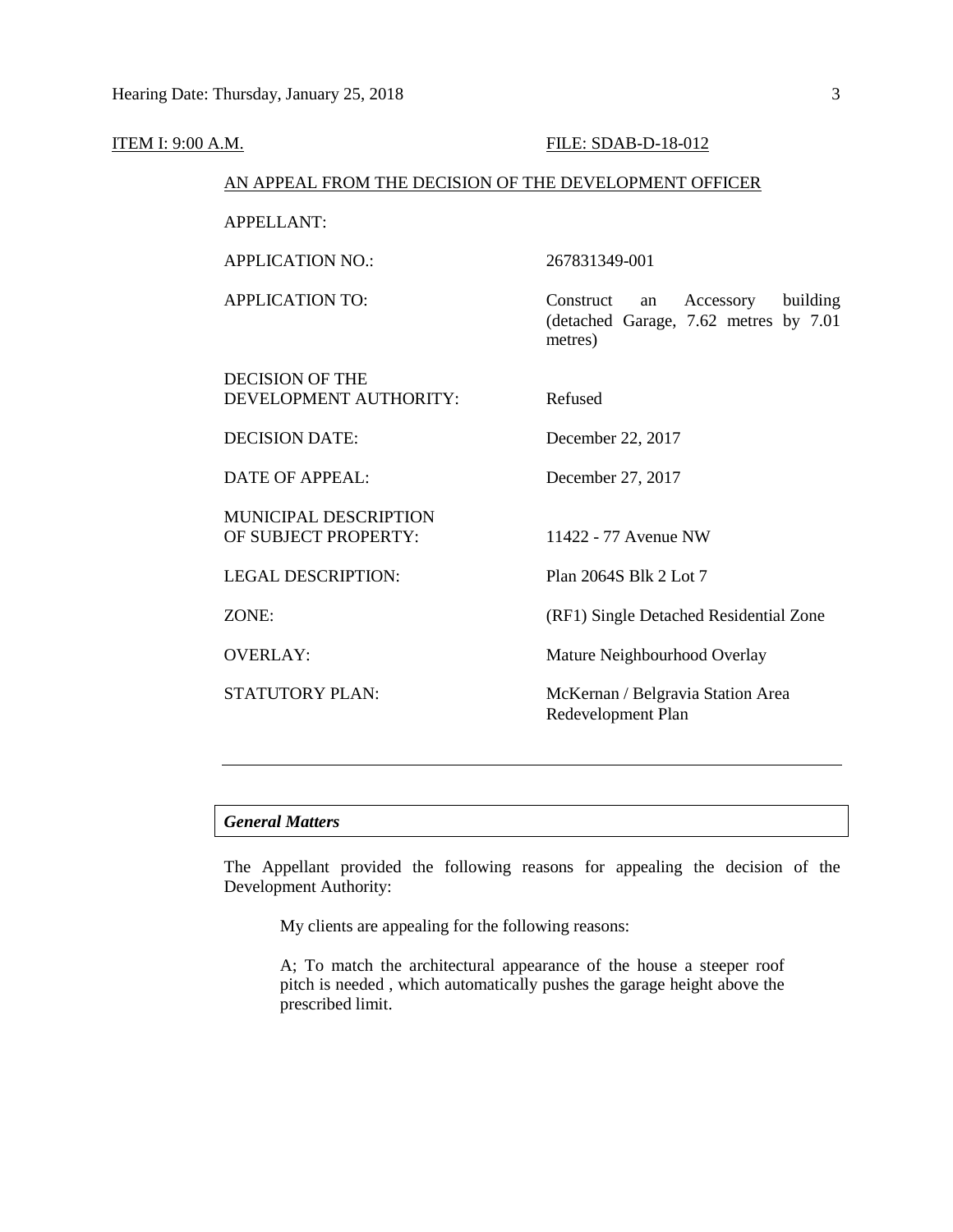B; in order to fit three cars it will be necessary to park them very tight to the exterior side walls of the garage, eliminating these walls for storage. In order to have some storage and interior circulation space the proposed depth of the garage allows some storage and access space on the end wall of the garage facing the house. If the depth of the garage would be reduced to meet the size requirement there would be virtually no storage capacity on this wall and access to the vehicles would be very tight.

C; The proposed extra size is not very significant relatively speaking.

D; There are other garages already in existence on this same lane that also exceed the prescribed maximum height requirement , and the appearance of this garage in combination to the complimentary appearance of the main house would enhance the overall appearance of the lane.

# *General Matters*

### **Appeal Information:**

The *Municipal Government Act*, RSA 2000, c M-26 states the following:

### **Grounds for Appeal**

**685(1)** If a development authority

- (a) fails or refuses to issue a development permit to a person,
- (b) issues a development permit subject to conditions, or
- (c) issues an order under section 645,

the person applying for the permit or affected by the order under section 645 may appeal to the subdivision and development appeal board.

### **Appeals**

**686(1)** A development appeal to a subdivision and development appeal board is commenced by filing a notice of the appeal, containing reasons, with the board,

- (a) in the case of an appeal made by a person referred to in section 685(1)
	- (i) with respect to an application for a development permit,
		- (A) within 21 days after the date on which the decision is made under section 642, […]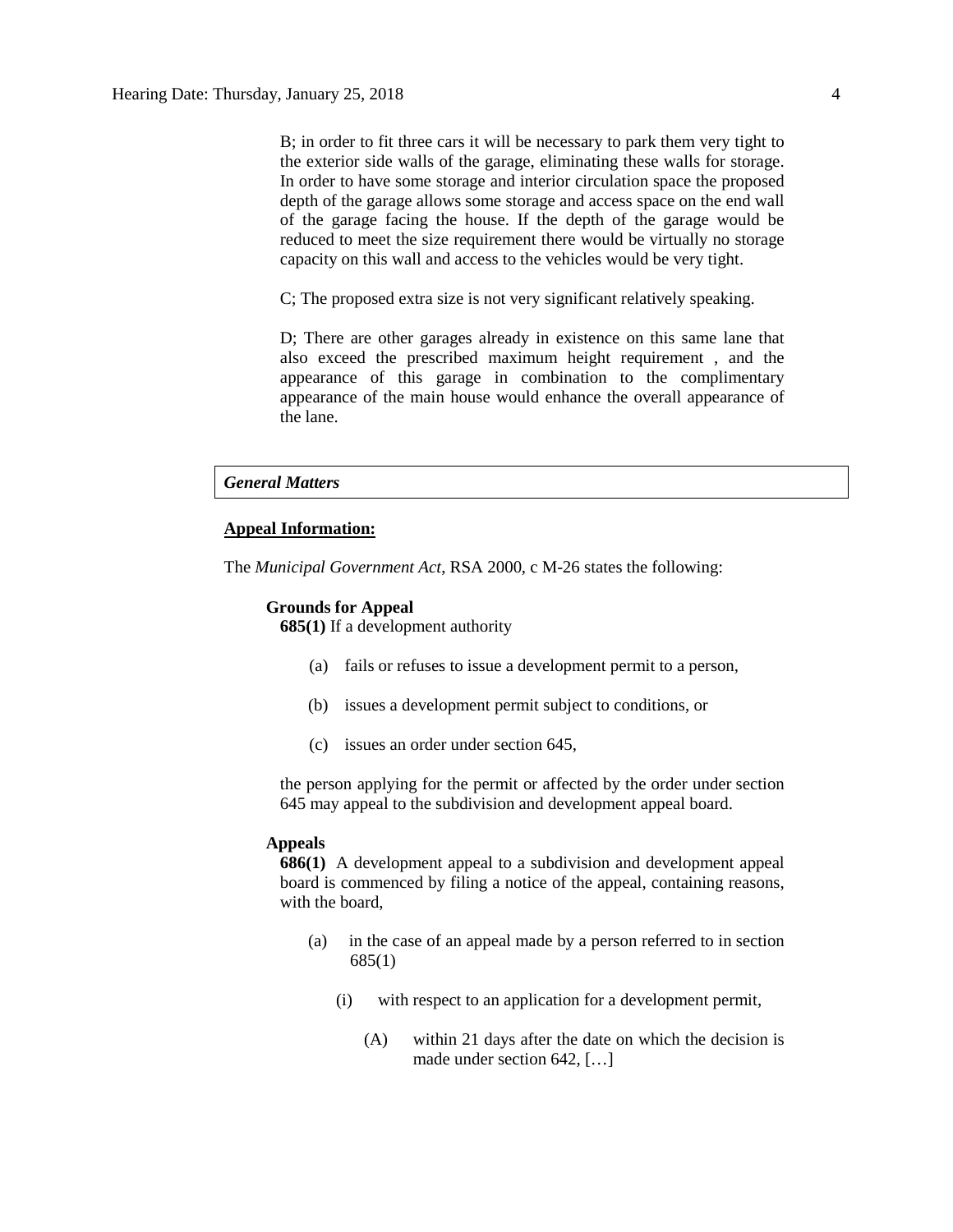### **Hearing and Decision**

**687(3)** In determining an appeal, the subdivision and development appeal board

…

- (a.1) must comply with the land use policies;
- (a.2) subject to section 638, must comply with any applicable statutory plans;
- (a.3) subject to clause (d), must comply with any land use bylaw in effect;
	- …
	- (c) may confirm, revoke or vary the order, decision or development permit or any condition attached to any of them or make or substitute an order, decision or permit of its own;
	- (d) may make an order or decision or issue or confirm the issue of a development permit even though the proposed development does not comply with the land use bylaw if, in its opinion,
		- (i) the proposed development would not
			- (A) unduly interfere with the amenities of the neighbourhood, or
			- (B) materially interfere with or affect the use, enjoyment or value of neighbouring parcels of land,

and

(ii) the proposed development conforms with the use prescribed for that land or building in the land use bylaw.

# **General Provisions from the** *Edmonton Zoning Bylaw:*

Under section 110.2(4), **Single Detached Housing** is a **Permitted Use** in the (RF1) Single Detached Residential Zone.

Under section 6.1(2), **Accessory** means:

when used to describe a Use or building, a Use or building naturally or normally incidental, subordinate, and devoted to the principal Use or building, and located on the same lot or Site.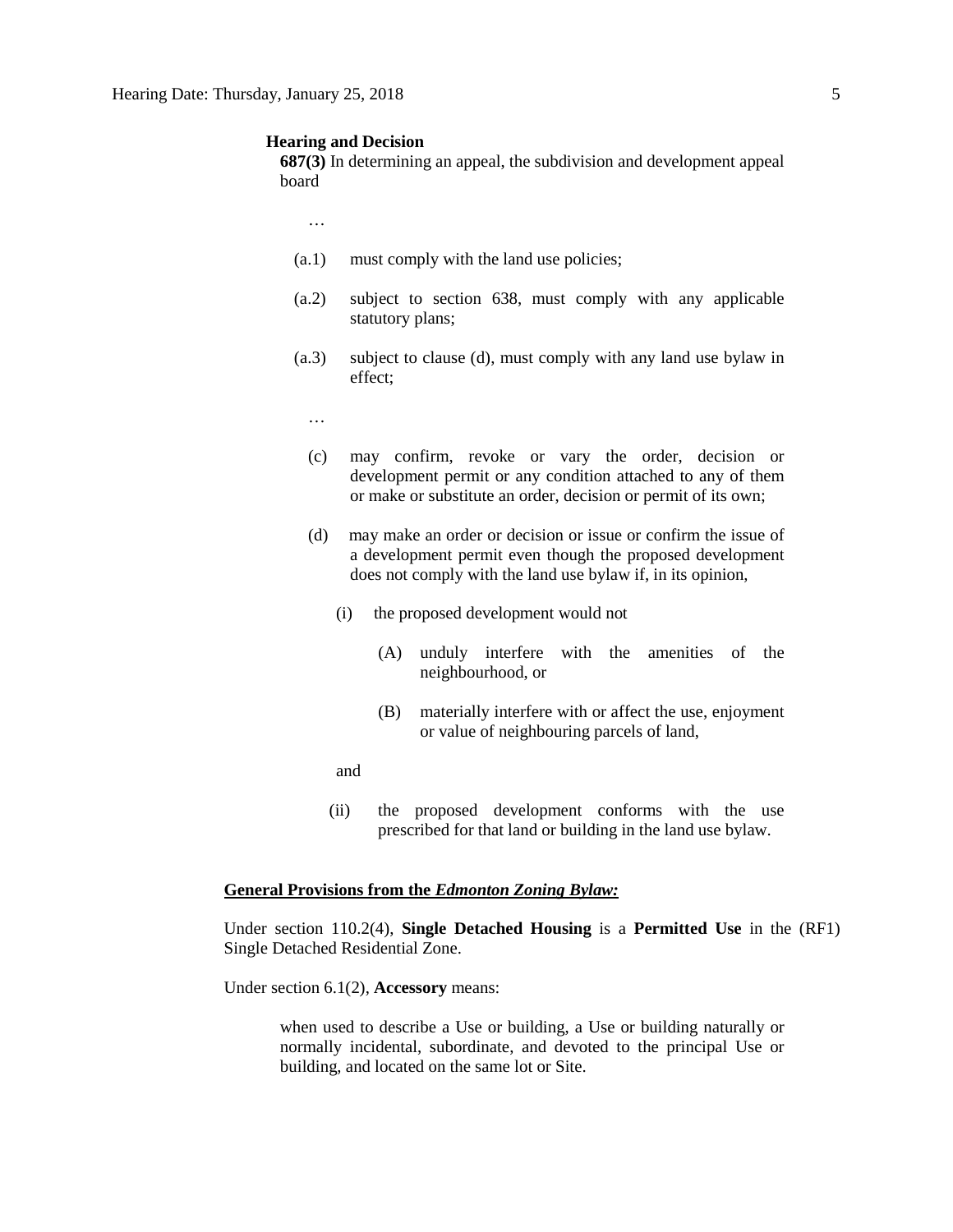Under section 6.1(46), **Garage** means:

an Accessory building, or part of a principal building designed and used primarily for the storage of motor vehicles and includes a carport.

Section 110.1 states that the **General Purpose** of the **(RF1) Single Detached Residential Zone** is:

to provide for Single Detached Housing while allowing other forms of small scale housing in the form of Secondary Suites, and Garden Suites, as well as Semi-detached Housing and Duplex Housing under certain conditions.

Section 814.1 states that the **General Purpose** of the **Mature Neighbourhood Overlay** is:

to regulate residential development in Edmonton's mature residential neighbourhoods, while responding to the context of surrounding development, maintaining the pedestrian-oriented design of the streetscape, and to provide an opportunity for consultation by gathering input from affected parties on the impact of a proposed variance to the Overlay regulations.

### *Height*

Section 50.3(3)(a) states "an Accessory building or structure shall not exceed  $4.3 \text{ m}$  in Height,  $[\ldots]$ "

Section 52.2(c) states:

In determining whether a development conforms to the maximum Height permissible in any Zone, the following regulations shall apply:

…

c. Where the maximum Height as determined by Section 52.1 is measured to the midpoint, the ridge line of the roof shall not extend more than 1.5 m above the maximum permitted building Height of the Zone or overlay, or in the case of a Garden Suite the maximum permitted building Height in accordance with Section 87 of this Bylaw.

Under section 6.1(54), **Height** means "a vertical distance between two points."

# **Development Officer's Determination**

**1. An Accessory building or structure shall not exceed 4.3 m in Height (Section 50.3.3).**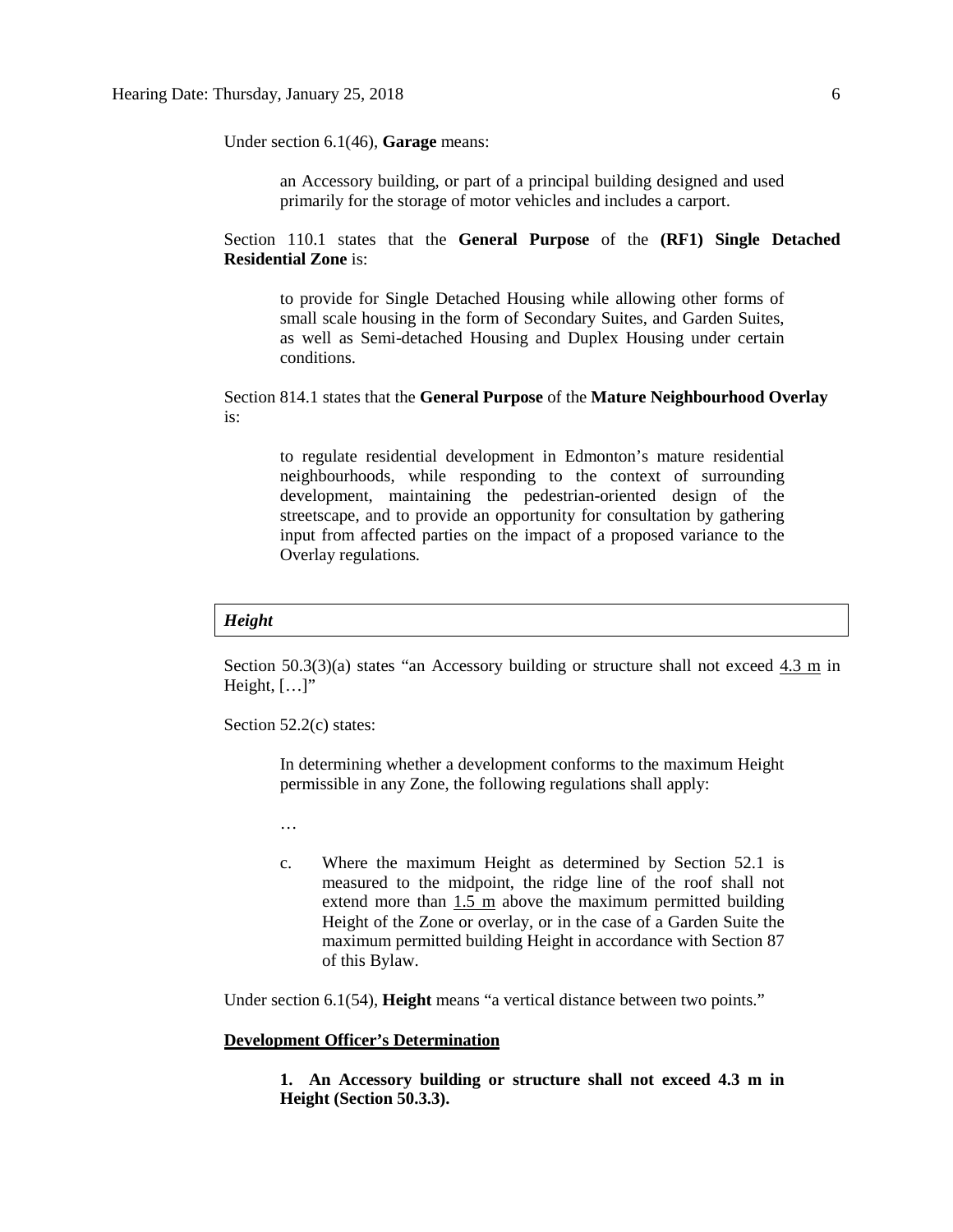**Proposed Height of Accessory Building, measured from Grade to Roof Midpoint = 5.2 m Exceeds maximum permitted Height by +0.9 m**

**Where the maximum Height as determined by Section 52.1 is measured to the midpoint, the ridge line of the roof shall not extend more than 1.5 m above the maximum permitted building Height of the Zone or overlay (Section 52.2.c)**

**Maximum Permitted Height of Accessory Building, when measured from Grade to roof Ridge = 5.8 m Proposed Height of Accessory Building, when measured from Grade to Roof Ridge = 7.0 m Exceeds maximum permitted Height by +1.2 m** [unedited]

### *Site Coverage*

Section 50.3(4) states "the Site Coverage of Accessory buildings or structures shall not exceed 12%, unless a different standard is prescribed within the regulations contained within the relevant Zone."

Section  $110.4(7)(a)$  states:

Maximum Site Coverage shall be as follows:

|                       | Principal  | Accessory | Principal        | Total    |
|-----------------------|------------|-----------|------------------|----------|
|                       | Dwelling   | building  | building<br>with | Site     |
|                       | / building |           | attached         | Coverage |
|                       |            |           | Garage           |          |
| Single<br>a.          | 28%        | 12%       | 40%              | 40%      |
| Detached              |            |           |                  |          |
| Housing               |            |           |                  |          |
| Site greater          |            |           |                  |          |
| than $300 \text{ m2}$ |            |           |                  |          |

Under section 6.1(102), **Site Coverage** means:

the total horizontal area of all buildings or structures on a Site which are located at or higher than [1.0](javascript:void(0);) m above Grade, including Accessory buildings or Structures, calculated by perpendicular projection onto a horizontal plane from one point located at an infinite distance above all buildings and structures on the Site. This definition shall not include:

- a. steps, eaves, cornices, and similar projections;
- b. driveways, aisles and parking lots unless they are part of a Parking Garage which extends [1.0](javascript:void(0);) m or more above Grade; or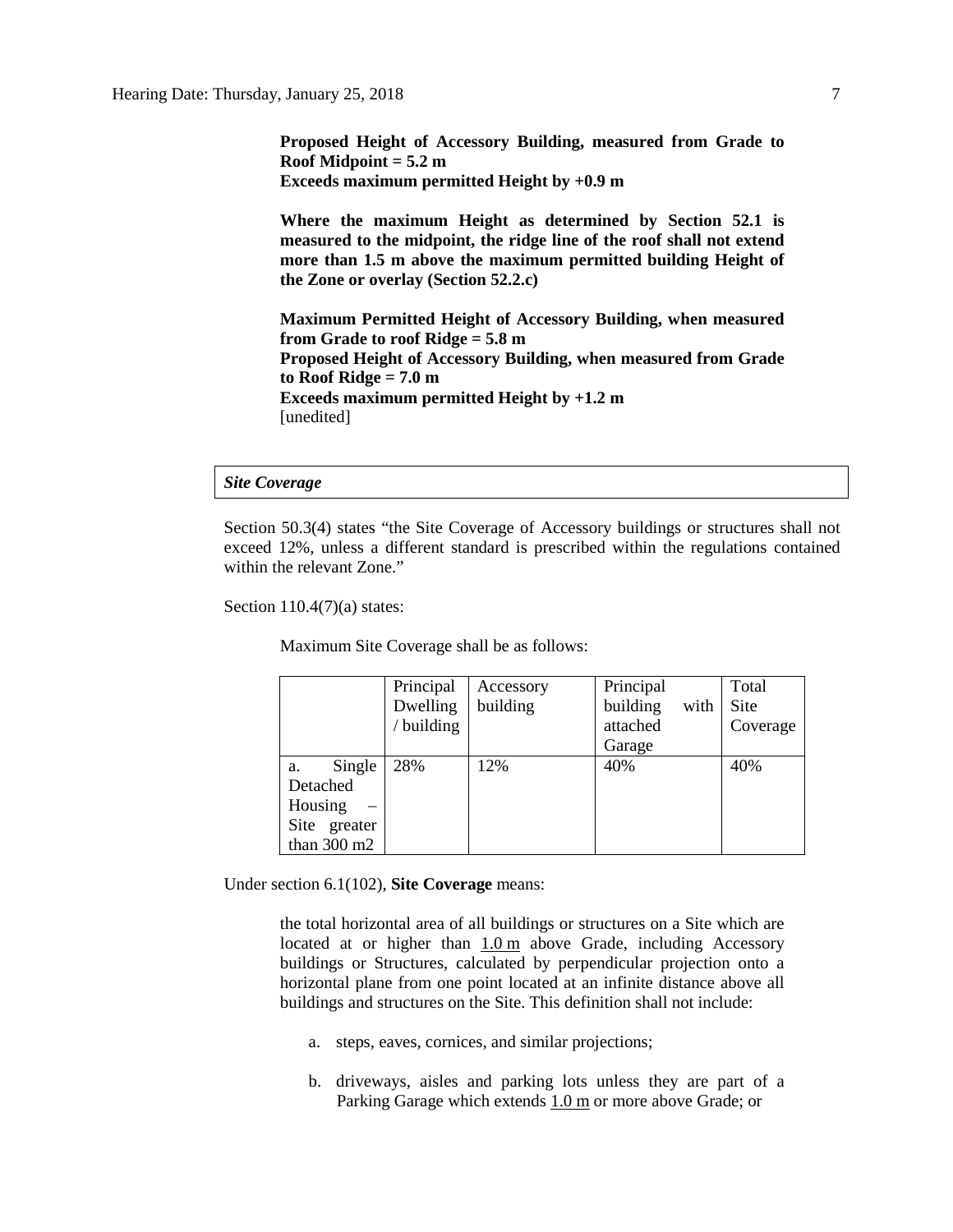c. unenclosed inner and outer courts, terraces and patios where these are less than  $1.0 \text{ m}$  above Grade.

### **Development Officer's Determination**

**2. The Site Coverage of Accessory buildings or structures shall not exceed 12% (Section 50.3.4).**

**Proposed Site Coverage of the Accessory Building = 53.4 m2, or 13% of Site Area Exceeds maximum Site Coverage by +1%**

**Maximum Total Site Coverage shall be 40% for Single Detached Housing on a Site greater than 300 m2.**

**Proposed Total Site Coverage = 166.7 m2, or 41% of Site Coverage Exceeds Total Site Coverage by +1%.** [unedited]

## Notice to Applicant/Appellant

Provincial legislation requires that the Subdivision and Development Appeal Board issue its official decision in writing within fifteen days of the conclusion of the hearing. Bylaw No. 11136 requires that a verbal announcement of the Board's decision shall be made at the conclusion of the hearing of an appeal, but the verbal decision is not final nor binding on the Board until the decision has been given in writing in accordance with the *Municipal Government Act*.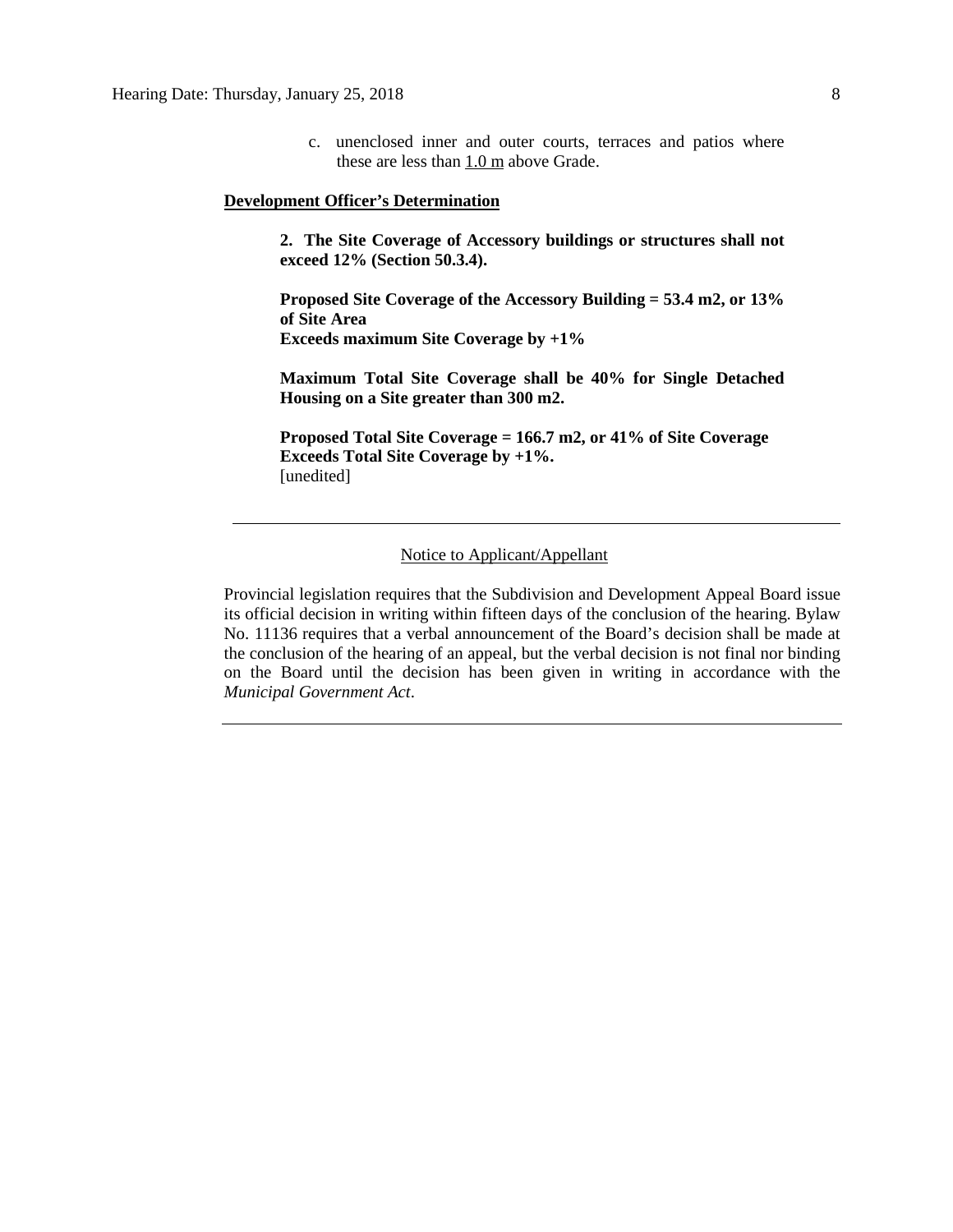| <b>monton</b>                                                                                                                                                                                                                           | Project Number: 267831349-001<br><b>Application Date:</b><br>NOV 22, 2017                                                                                                                                                                                                                                                                                                                                        |  |  |  |  |
|-----------------------------------------------------------------------------------------------------------------------------------------------------------------------------------------------------------------------------------------|------------------------------------------------------------------------------------------------------------------------------------------------------------------------------------------------------------------------------------------------------------------------------------------------------------------------------------------------------------------------------------------------------------------|--|--|--|--|
| <b>Application for</b>                                                                                                                                                                                                                  | Printed:<br>January 2, 2018 at 8:48 AM<br>1 of 2<br>Page:                                                                                                                                                                                                                                                                                                                                                        |  |  |  |  |
| <b>Accessory Building Development and Building Permit</b>                                                                                                                                                                               |                                                                                                                                                                                                                                                                                                                                                                                                                  |  |  |  |  |
| Bylaw.                                                                                                                                                                                                                                  | This document is a record of a Development Permit and/or Building Permit application, and a record of the decision for the undertaking<br>described below, subject to the limitations and conditions of this permit, of the Edmonton Zoning Bylaw 12800 as amended, Safety Codes<br>Act RSA 2000, Safety Codes Act Permit Regulation, Alberta Building Code and City of Edmonton Bylaw 15894 Safety Codes Permit |  |  |  |  |
| Applicant<br>Property Address(es) and Legal Description(s)<br>11422 - 77 AVENUE NW<br>Plan 2064S Blk 2 Lot 7                                                                                                                            |                                                                                                                                                                                                                                                                                                                                                                                                                  |  |  |  |  |
|                                                                                                                                                                                                                                         | Location(s) of Work                                                                                                                                                                                                                                                                                                                                                                                              |  |  |  |  |
|                                                                                                                                                                                                                                         | Entryway: 11422 - 77 AVENUE NW                                                                                                                                                                                                                                                                                                                                                                                   |  |  |  |  |
|                                                                                                                                                                                                                                         | Building: 11422 - 77 AVENUE NW                                                                                                                                                                                                                                                                                                                                                                                   |  |  |  |  |
| <b>Scope of Application</b>                                                                                                                                                                                                             |                                                                                                                                                                                                                                                                                                                                                                                                                  |  |  |  |  |
| To construct an Accessory building (detached Garage, 7.62m x 7.01m).                                                                                                                                                                    |                                                                                                                                                                                                                                                                                                                                                                                                                  |  |  |  |  |
| <b>Permit Details</b>                                                                                                                                                                                                                   |                                                                                                                                                                                                                                                                                                                                                                                                                  |  |  |  |  |
|                                                                                                                                                                                                                                         |                                                                                                                                                                                                                                                                                                                                                                                                                  |  |  |  |  |
| Building Area (sq. ft.): 575<br>Stat. Plan Overlay/Annex Area: Mature Neighbourhood Overlay                                                                                                                                             | Class of Permit: Class B<br>Type of Accessory Building: Detached Garage (010)                                                                                                                                                                                                                                                                                                                                    |  |  |  |  |
| I/We certify that the above noted details are correct.                                                                                                                                                                                  |                                                                                                                                                                                                                                                                                                                                                                                                                  |  |  |  |  |
| Applicant signature:                                                                                                                                                                                                                    |                                                                                                                                                                                                                                                                                                                                                                                                                  |  |  |  |  |
| <b>Development Application Decision</b><br>Refused                                                                                                                                                                                      |                                                                                                                                                                                                                                                                                                                                                                                                                  |  |  |  |  |
| <b>Reasons for Refusal</b><br>1. An Accessory building or structure shall not exceed 4.3 m in Height (Section 50.3.3).                                                                                                                  |                                                                                                                                                                                                                                                                                                                                                                                                                  |  |  |  |  |
| Proposed Height of Accessory Building, measured from Grade to Roof Midpoint = 5.2 m<br>Exceeds maximum permitted Height by $+0.9$ m                                                                                                     |                                                                                                                                                                                                                                                                                                                                                                                                                  |  |  |  |  |
| more than 1.5 m above the maximum permitted building Height of the Zone or overlay (Section 52.2.c)                                                                                                                                     | Where the maximum Height as determined by Section 52.1 is measured to the midpoint, the ridge line of the roof shall not extend                                                                                                                                                                                                                                                                                  |  |  |  |  |
| Maximum Permitted Height of Accessory Building, when measured from Grade to roof Ridge = 5.8 m<br>Proposed Height of Accessory Building, when measured from Grade to Roof Ridge = 7.0 m<br>Exceeds maximum permitted Height by $+1.2$ m |                                                                                                                                                                                                                                                                                                                                                                                                                  |  |  |  |  |
| 2. The Site Coverage of Accessory buildings or structures shall not exceed 12% (Section 50.3.4).                                                                                                                                        |                                                                                                                                                                                                                                                                                                                                                                                                                  |  |  |  |  |
| Proposed Site Coverage of the Accessory Building = 53.4 m2, or 13% of Site Area<br>Exceeds maximum Site Coverage by +1%                                                                                                                 |                                                                                                                                                                                                                                                                                                                                                                                                                  |  |  |  |  |
| Maximum Total Site Coverage shall be 40% for Single Detached Housing on a Site greater than 300 m2.                                                                                                                                     |                                                                                                                                                                                                                                                                                                                                                                                                                  |  |  |  |  |
| Proposed Total Site Coverage = $166.7$ m2, or 41% of Site Coverage<br>Exceeds Total Site Coverage by +1%.                                                                                                                               |                                                                                                                                                                                                                                                                                                                                                                                                                  |  |  |  |  |
|                                                                                                                                                                                                                                         |                                                                                                                                                                                                                                                                                                                                                                                                                  |  |  |  |  |
|                                                                                                                                                                                                                                         |                                                                                                                                                                                                                                                                                                                                                                                                                  |  |  |  |  |
| THIS IS NOT A PERMIT                                                                                                                                                                                                                    |                                                                                                                                                                                                                                                                                                                                                                                                                  |  |  |  |  |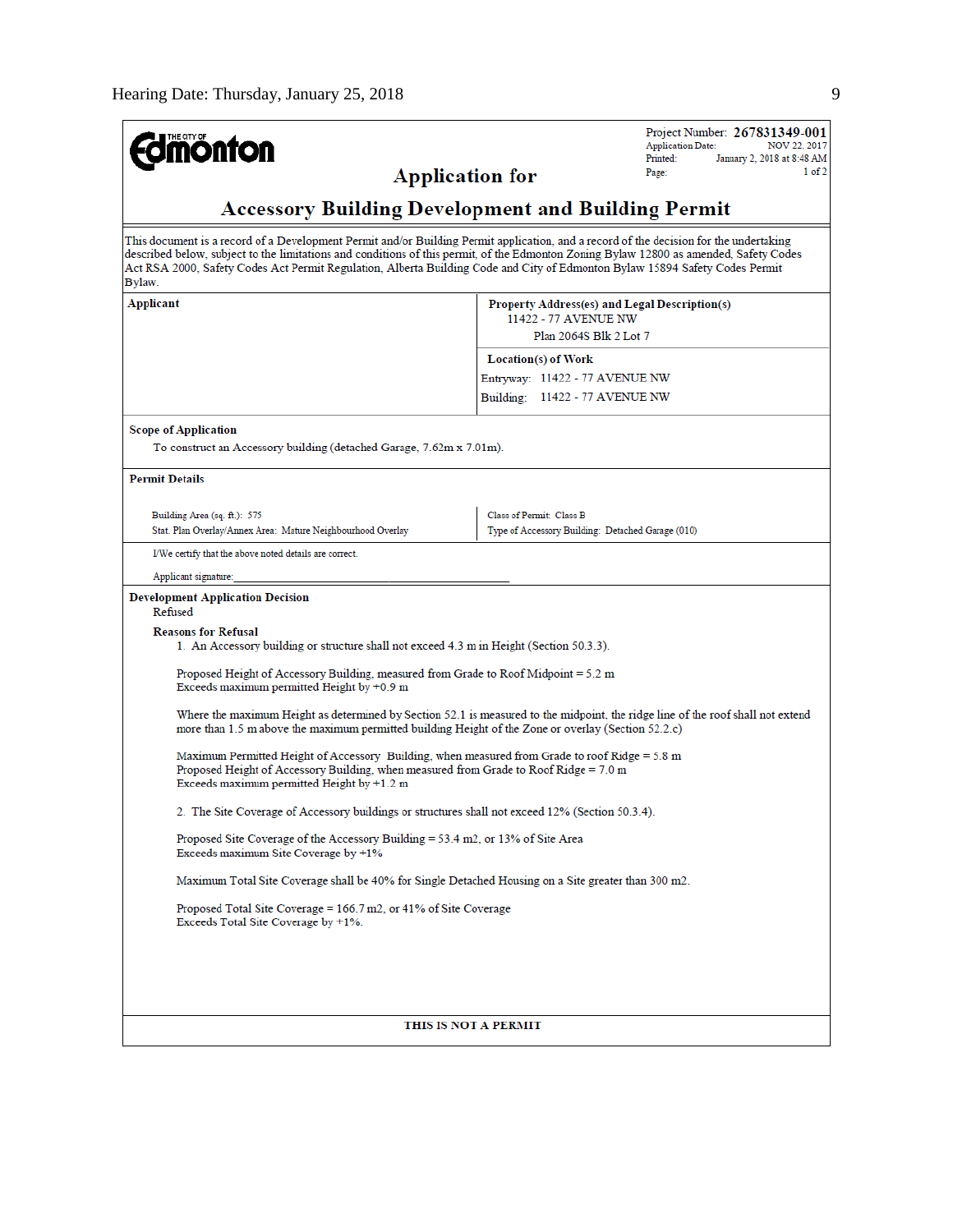| <b>Imónton</b>                                                                                                                                                                                                                                |                                     |                        |          | Project Number: 267831349-001<br><b>Application Date:</b><br>NOV 22, 2017 |  |
|-----------------------------------------------------------------------------------------------------------------------------------------------------------------------------------------------------------------------------------------------|-------------------------------------|------------------------|----------|---------------------------------------------------------------------------|--|
|                                                                                                                                                                                                                                               |                                     | <b>Application for</b> |          | Printed:<br>January 2, 2018 at 8:48 AM<br>$2$ of $2$<br>Page:             |  |
| <b>Accessory Building Development and Building Permit</b>                                                                                                                                                                                     |                                     |                        |          |                                                                           |  |
| <b>Rights of Appeal</b><br>The Applicant has the right of appeal within 14 days of receiving notice of the Development Application Decision, as outlined in<br>Chapter 24, Section 683 through 689 of the Municipal Government Amendment Act. |                                     |                        |          |                                                                           |  |
| Issue Date: Dec 22, 2017                                                                                                                                                                                                                      | Development Authority: LIANG, BENNY |                        |          | Signature:                                                                |  |
| Fees                                                                                                                                                                                                                                          |                                     |                        |          |                                                                           |  |
|                                                                                                                                                                                                                                               | <b>Fee Amount</b>                   | <b>Amount Paid</b>     | Receipt# | <b>Date Paid</b>                                                          |  |
| <b>Building Permit Fee</b>                                                                                                                                                                                                                    | \$105.00                            | \$105.00               | 04637000 | Nov 22, 2017                                                              |  |
| Safety Codes Fee                                                                                                                                                                                                                              | \$4.50                              | \$4.50                 | 04637000 | Nov 22, 2017                                                              |  |
| Dev. Application Fee                                                                                                                                                                                                                          | \$113.00                            | \$113.00               | 04637000 | Nov 22, 2017                                                              |  |
| <b>Total GST Amount:</b><br><b>Totals for Permit:</b>                                                                                                                                                                                         | \$0.00<br>\$222.50                  | \$222.50               |          |                                                                           |  |
|                                                                                                                                                                                                                                               |                                     |                        |          |                                                                           |  |
|                                                                                                                                                                                                                                               |                                     |                        |          |                                                                           |  |
|                                                                                                                                                                                                                                               |                                     |                        |          |                                                                           |  |
|                                                                                                                                                                                                                                               |                                     | THIS IS NOT A PERMIT   |          |                                                                           |  |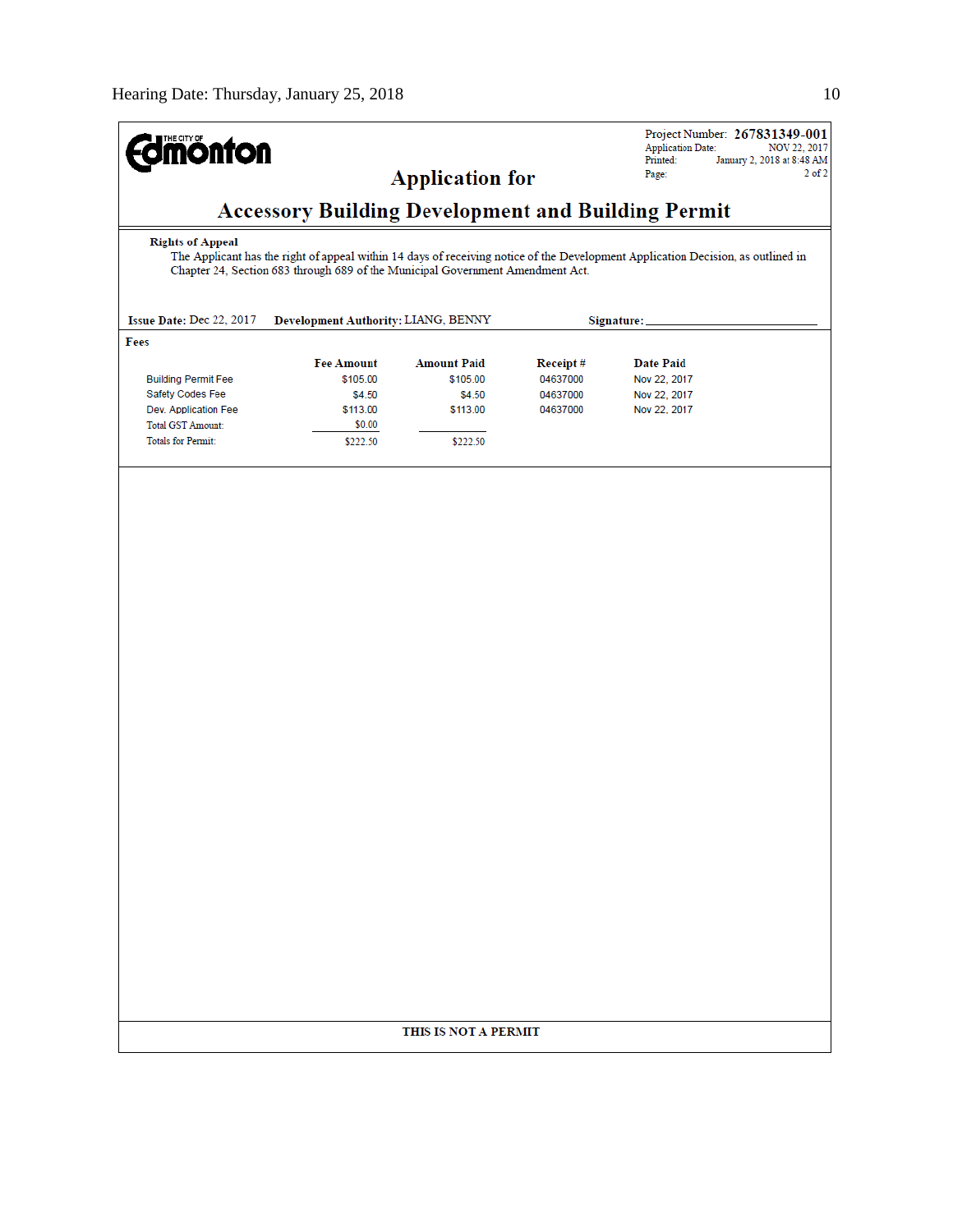

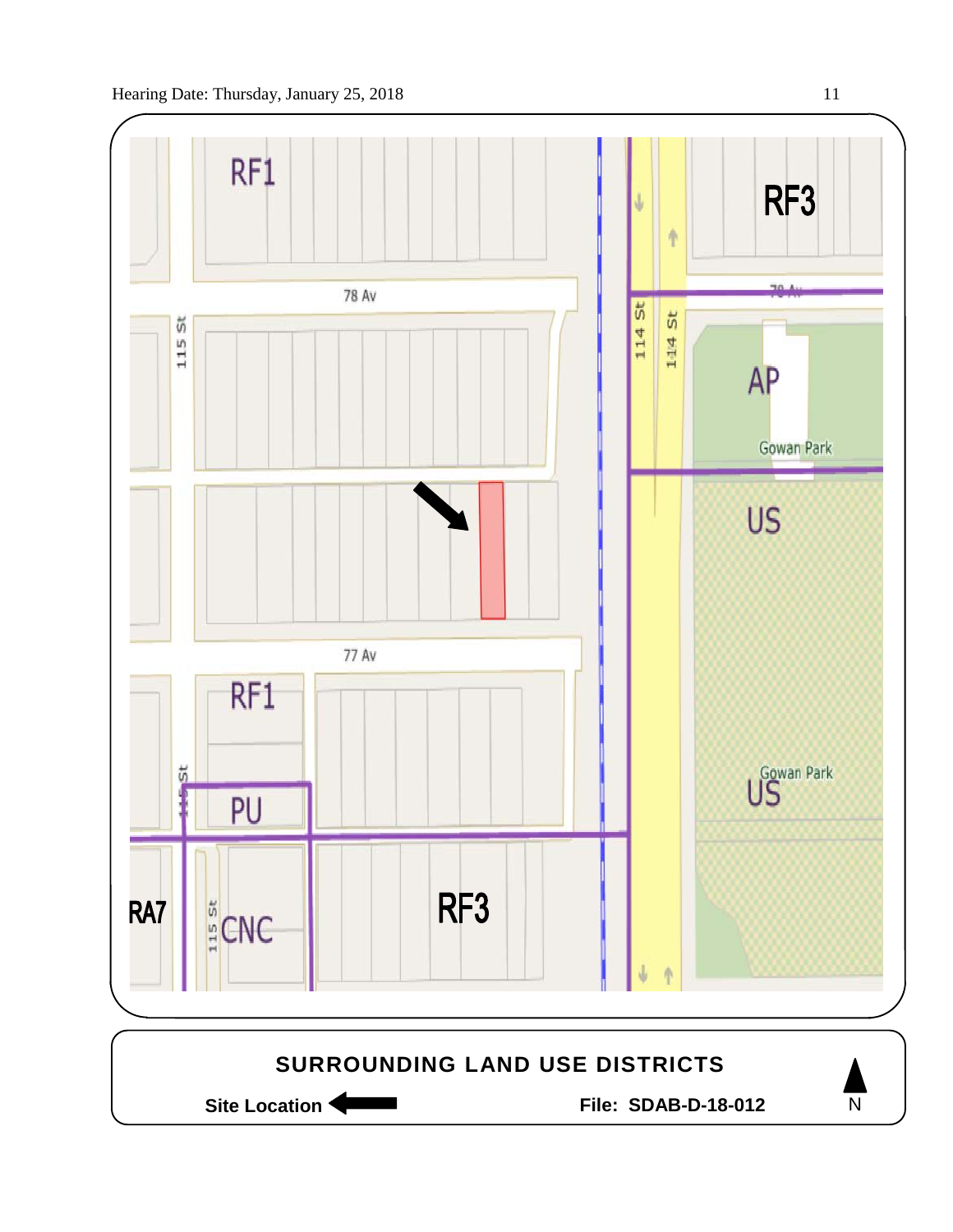Hearing Date: Thursday, January 25, 2018 12 ITEM II: 10:30 A.M. FILE: SDAB-D-18-013

Mandarin Training)

### AN APPEAL FROM THE DECISION OF THE DEVELOPMENT OFFICER BY AN ADJACENT PROPERTY OWNER

APPELLANT:

APPLICATION NO.: 267795896-001

APPLICATION TO: Operate a Major Home Based Business (Teaching Mandarin language - Yan Yan

DECISION OF THE DEVELOPMENT AUTHORITY: Approved with conditions

DECISION DATE: December 6, 2017

DATE OF APPEAL: January 2, 2018

NOTIFICATION PERIOD: December 12, 2017 through January 2,

RESPONDENT:

MUNICIPAL DESCRIPTION OF SUBJECT PROPERTY: 11257 - 34A Avenue NW

LEGAL DESCRIPTION: Plan 7521271 Blk 83 Lot 25

ZONE: (RF1) Single Detached Residential Zone

OVERLAY: Mature Neighbourhood Overlay

STATUTORY PLAN: N/A

2018

# *General Matters*

The Appellant provided the following reasons for appealing the decision of the Development Authority:

The reason for this appeal is based on two concerns. First parking is extremely limit in front of the house applying for the permit. There are already concerns and limitations with a house neighboring this one that has many vehicles parked daily. In addition, this area of the block is highly used / played on by children under the age of 10 and safety for increased volume in this area is a significant concern. Parents must be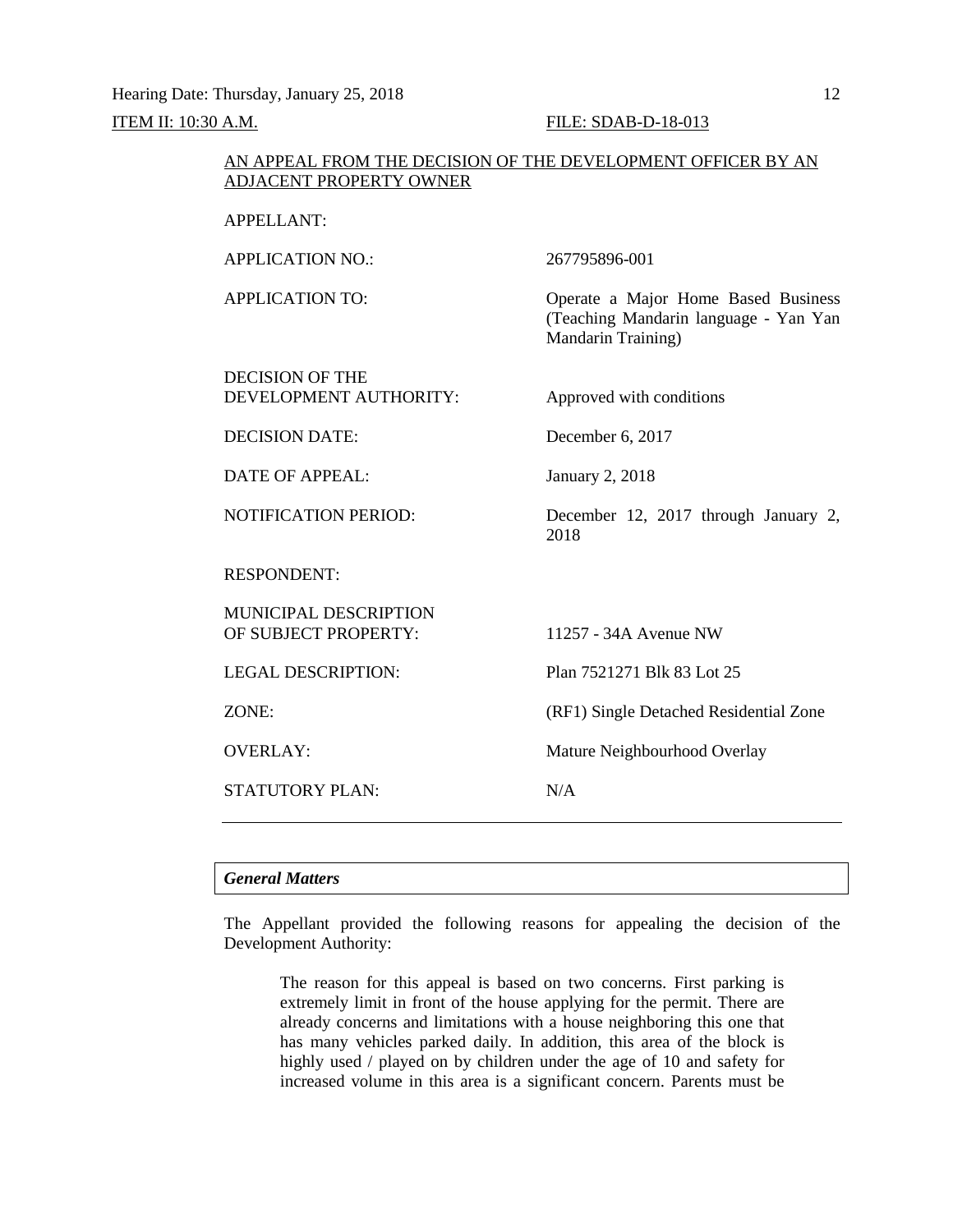informed that it is a drop off zone only and they are unable to park for more than 5 minutes.

The second concern is regarding volume. Based on conversations with the home owner, it is their hope that they can increase the volume / numbers of students attending on weekends. It would be my preference that the permit, if approved only allow a maximum of 3 students per day.

# *General Matters*

# **Appeal Information:**

The *Municipal Government Act*, RSA 2000, c M-26 states the following:

# **Grounds for Appeal**

**685(1)** If a development authority

- (a) fails or refuses to issue a development permit to a person,
- (b) issues a development permit subject to conditions, or
- (c) issues an order under section 645,

the person applying for the permit or affected by the order under section 645 may appeal to the subdivision and development appeal board.

**(2)** In addition to an applicant under subsection (1), any person affected by an order, decision or development permit made or issued by a development authority may appeal to the subdivision and development appeal board.

# **Appeals**

**686(1)** A development appeal to a subdivision and development appeal board is commenced by filing a notice of the appeal, containing reasons, with the board,

- (a) in the case of an appeal made by a person referred to in section 685(1)
	- (i) with respect to an application for a development permit,
		- (A) within 21 days after the date on which the decision is made under section 642, or
		- (B) if no decision is made with respect to the application within the 40-day period, or within any extension of that period under section 684, within 21 days after the date the period or extension expires,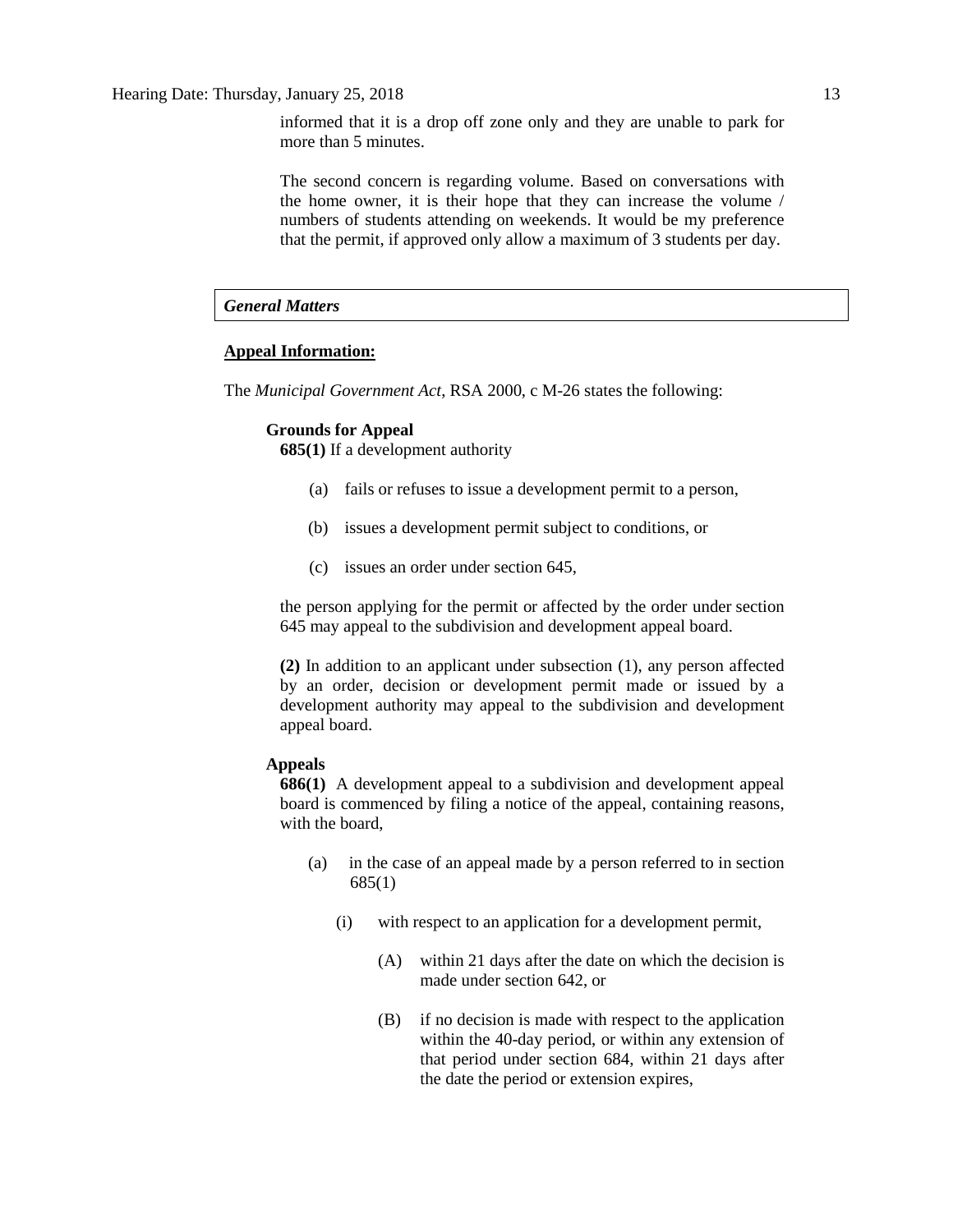or

- (ii) with respect to an order under section 645, within 21 days after the date on which the order is made, or
- (b) in the case of an appeal made by a person referred to in section 685(2), within 21 days after the date on which the notice of the issuance of the permit was given in accordance with the land use bylaw.

### **Hearing and Decision**

**687(3)** In determining an appeal, the subdivision and development appeal board

…

- (a.1) must comply with the land use policies;
- (a.2) subject to section 638, must comply with any applicable statutory plans;
- (a.3) subject to clause (d), must comply with any land use bylaw in effect;
	- …
	- (c) may confirm, revoke or vary the order, decision or development permit or any condition attached to any of them or make or substitute an order, decision or permit of its own;
	- (d) may make an order or decision or issue or confirm the issue of a development permit even though the proposed development does not comply with the land use bylaw if, in its opinion,
		- (i) the proposed development would not
			- (A) unduly interfere with the amenities of the neighbourhood, or
			- (B) materially interfere with or affect the use, enjoyment or value of neighbouring parcels of land,
		- and
		- (ii) the proposed development conforms with the use prescribed for that land or building in the land use bylaw.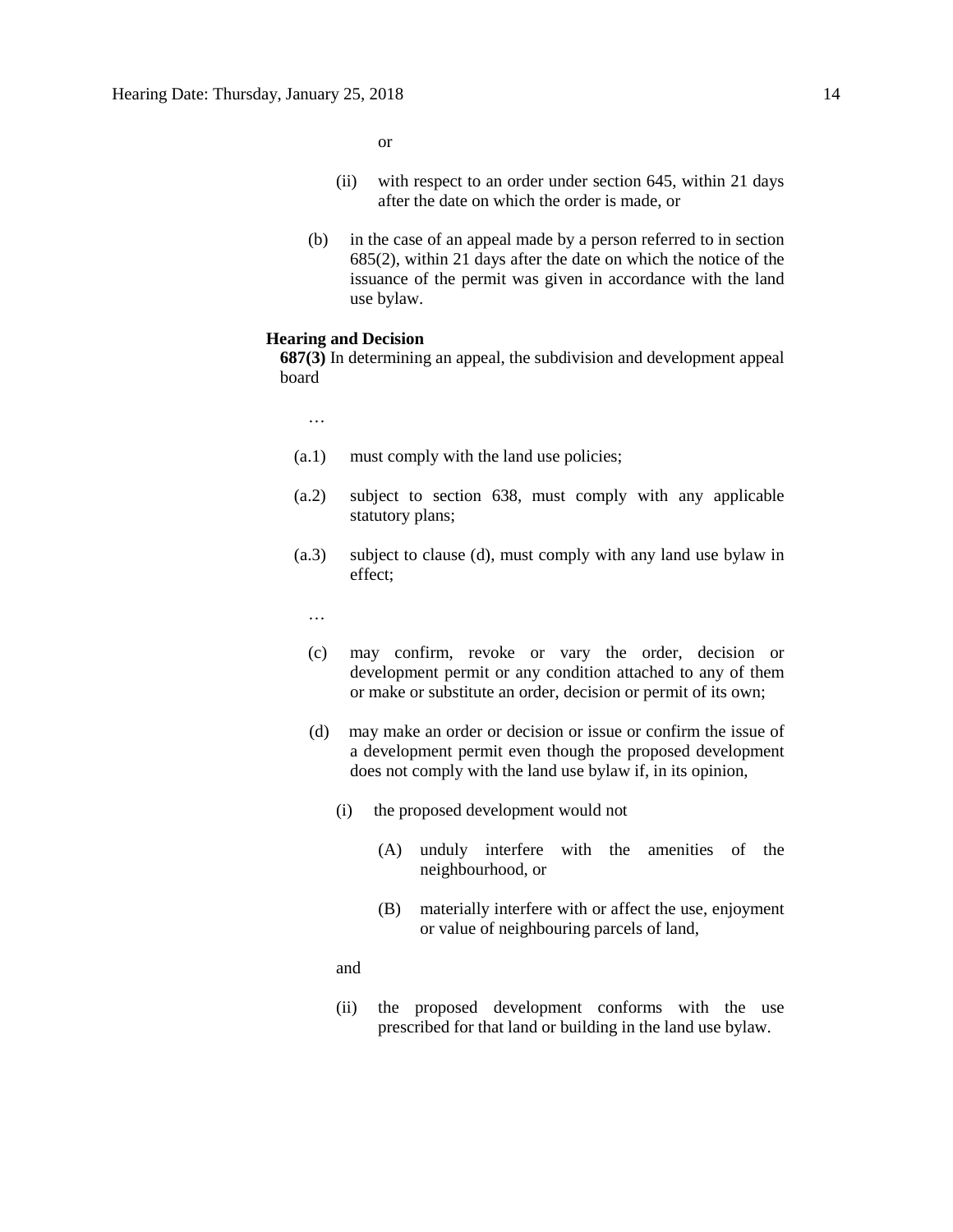### **General Provisions from the** *Edmonton Zoning Bylaw:*

Under section 110.3(5), a **Major Home Based Business** is a **Discretionary Use** in the (RF1) Single Detached Residential Zone.

Under section 7.3(7), **Major Home Based Business** means:

development consisting of the Use of an approved Dwelling or Accessory building by a resident of that Dwelling for one or more businesses that may generate more than one business associated visit per day. The business Use must be secondary to the Residential Use of the building and shall not change the residential character of the Dwelling or Accessory building. The Dwelling may be used as a workplace by a nonresident. This Use includes Bed and Breakfast Operations but does not include General Retail Sales.

Section 110.1 states that the **General Purpose** of the **(RF1) Single Detached Residential Zone** is:

to provide for Single Detached Housing while allowing other forms of small scale housing in the form of Secondary Suites, and Garden Suites, as well as Semi-detached Housing and Duplex Housing under certain conditions.

Section 814.1 states that the **General Purpose** of the **Mature Neighbourhood Overlay** is:

to regulate residential development in Edmonton's mature residential neighbourhoods, while responding to the context of surrounding development, maintaining the pedestrian-oriented design of the streetscape, and to provide an opportunity for consultation by gathering input from affected parties on the impact of a proposed variance to the Overlay regulations.

# **Development Officer's Determination**

**Discretionary Use - Major Home Based Business is approved as a Discretionary Use (Section 110.3(5)).** [unedited].

### *Major Home Based Business regulations*

A [Major Home Based Business](javascript:void(0);) shall comply with the following regulations:

1. there shall be no exterior display or advertisement other than an identification plaque or Sign a maximum of 20 [cm](javascript:void(0);) x [30.5](javascript:void(0);) cm in size located on the Dwelling;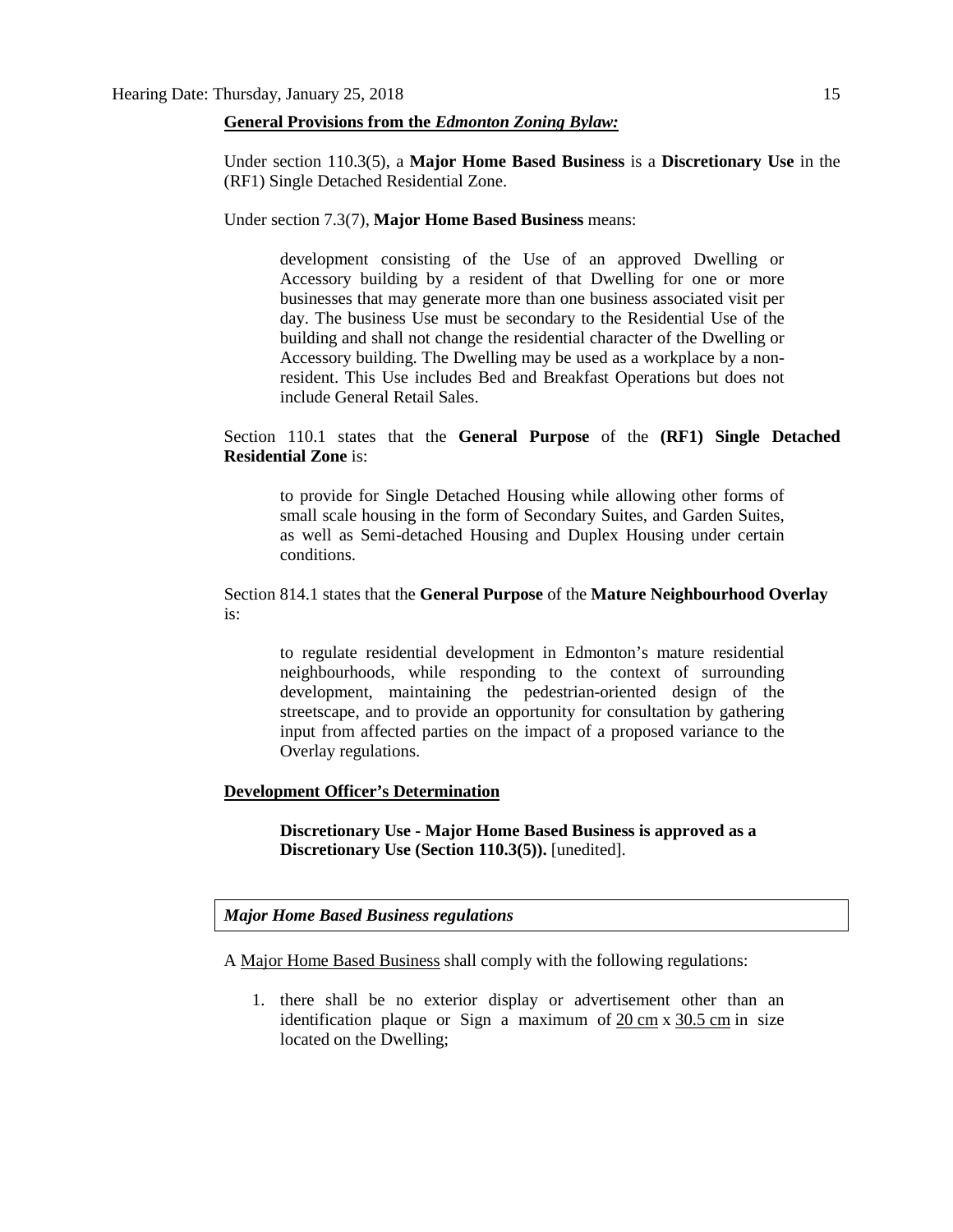- 2. there shall be no mechanical or electrical equipment used that creates external noise, or visible and audible interference with home electronics equipment in adjacent Dwellings;
- 3. the Major Home Based Business shall not generate pedestrian or vehicular traffic, or parking, in excess of that which is characteristic of the Zone in which it is located;
- 4. the number of non-resident employees or business partners working onsite shall not exceed two at any one time;
- 5. there shall be no outdoor business activity, or outdoor storage of material or equipment associated with the business. Indoor storage related to the business activity shall be allowed in either the Dwelling or Accessory buildings;
- 6. the Major Home Based Business shall not change the principal character or external appearance of the [Dwelling](javascript:void(0);) or [Accessory](javascript:void(0);) buildings;
- 7. a Bed and Breakfast Operation, operating as a Major Home Based Business shall have a maximum of two Sleeping Units. Cooking facilities shall not be located within the Sleeping Units. In addition to any other parking requirements of this Bylaw, one additional parking space shall be provided for each Sleeping Unit;
- 8. in addition to the information requirements of [subsection 13.1](http://webdocs.edmonton.ca/InfraPlan/zoningbylaw/ZoningBylaw/Part1/Administrative/13__Development_Permit_Application.htm) of this Bylaw, each application for a Development Permit for the Use Major Home Based Business shall include a description of the business to be undertaken at the premises, an indication of the number of business visits per week, provision for parking, and where any materials or equipment associated with the business use are to be stored; and
- 9. the [Major Home Based Business](javascript:void(0);) shall not be allowed if, in the opinion of the Development Officer, such Use would be more appropriately located in a Commercial or Industrial Zone having regard for the overall compatibility of the Use with the residential character of the area.
- 10. a Major Home Based Business shall not be allowed within the same principal Dwelling containing a Secondary Suite or within the same Site containing a Garden Suite and an associated principal Dwelling, unless the Home Based Business is a Bed and Breakfast Operation and the Secondary Suite or the Garden Suite is an integral part of the Bed and Breakfast Operation.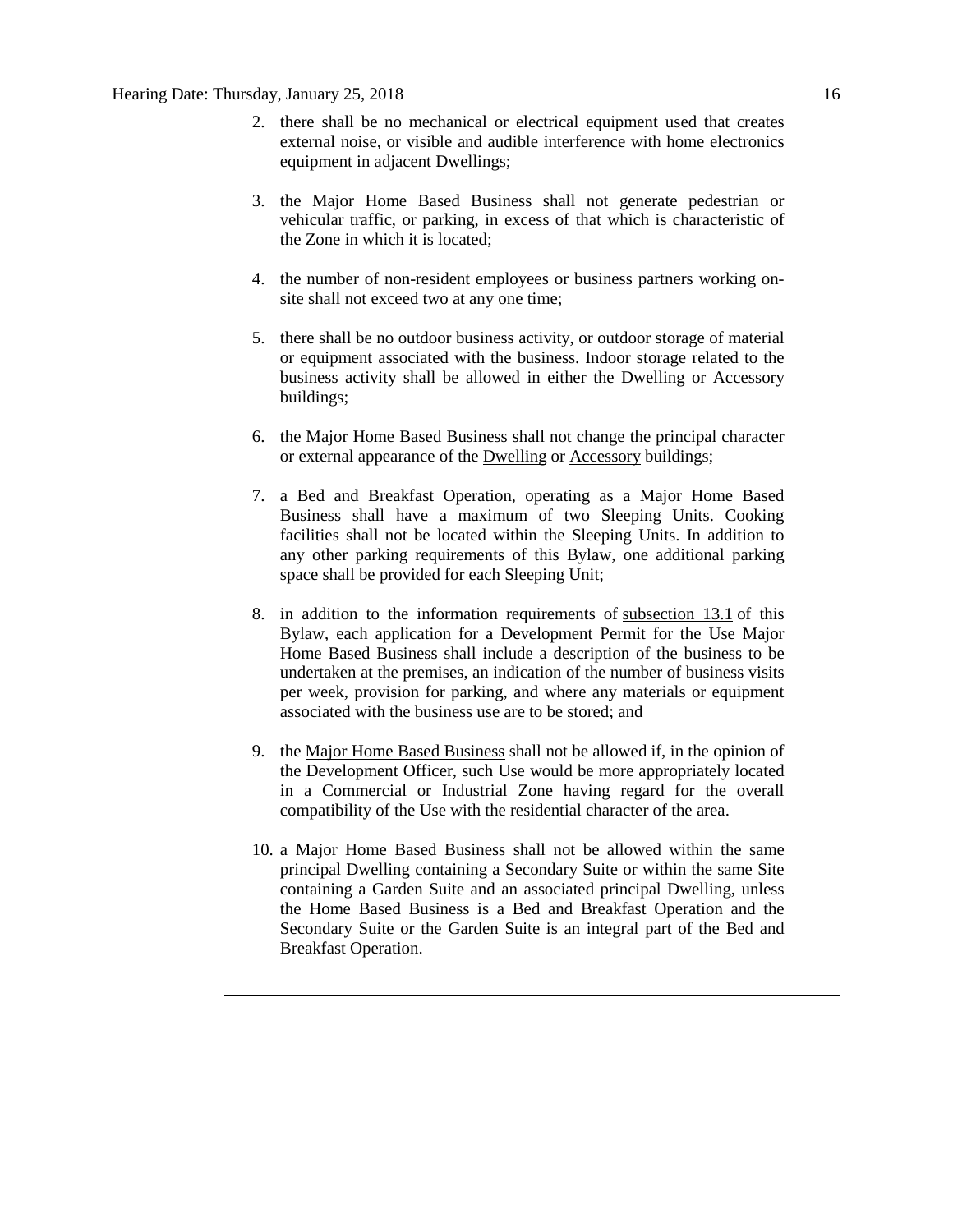# Notice to Applicant/Appellant

Provincial legislation requires that the Subdivision and Development Appeal Board issue its official decision in writing within fifteen days of the conclusion of the hearing. Bylaw No. 11136 requires that a verbal announcement of the Board's decision shall be made at the conclusion of the hearing of an appeal, but the verbal decision is not final nor binding on the Board until the decision has been given in writing in accordance with the *Municipal Government Act*.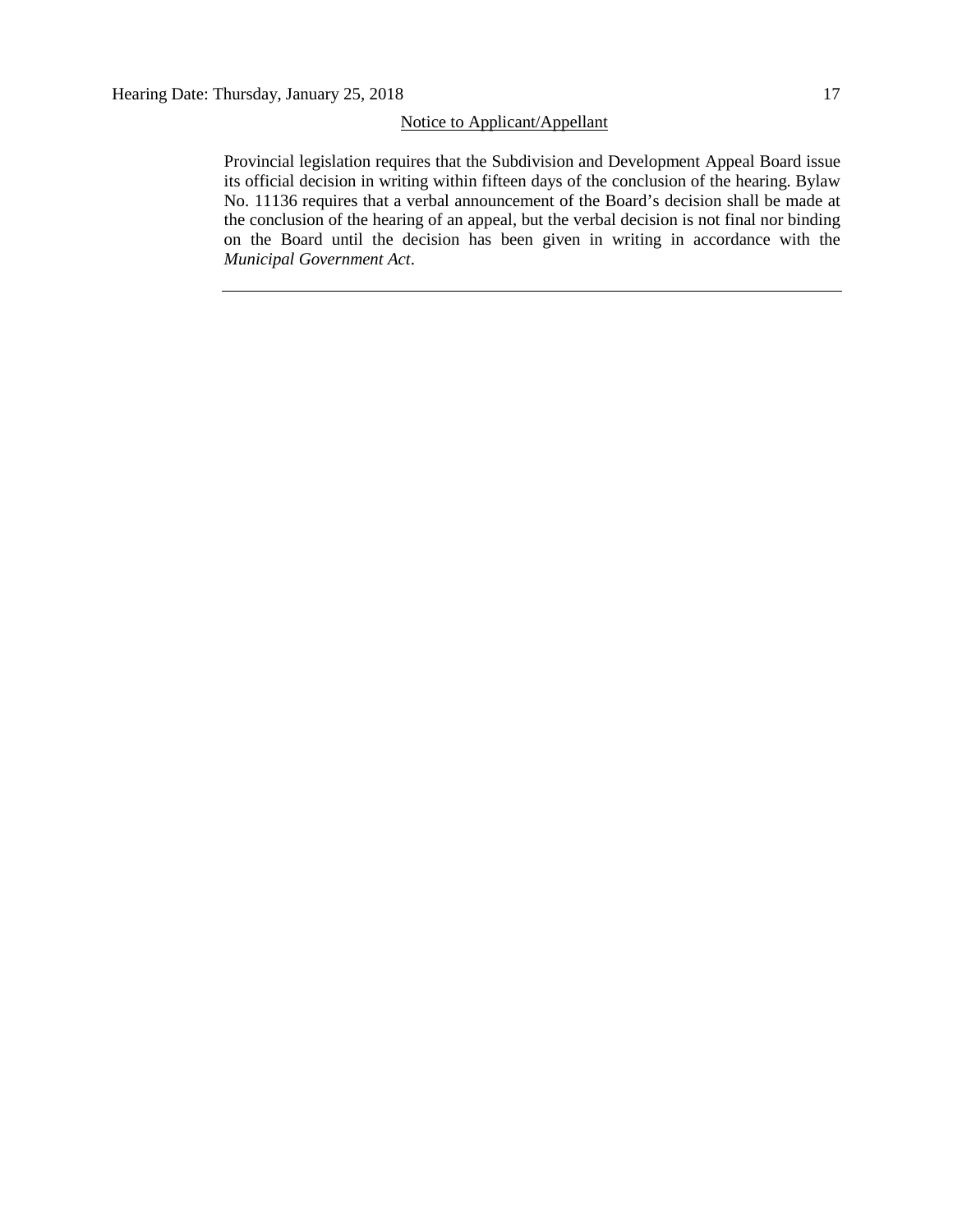| <b>dmönton</b>                                                                                                                                                                                                                               | Project Number: 267795896-001<br><b>Application Date:</b><br>NOV 22, 2017<br>Printed:<br>January 3, 2018 at 7:42 AM<br>$1$ of $3$<br>Page: |  |  |  |  |
|----------------------------------------------------------------------------------------------------------------------------------------------------------------------------------------------------------------------------------------------|--------------------------------------------------------------------------------------------------------------------------------------------|--|--|--|--|
| <b>Home Occupation</b>                                                                                                                                                                                                                       |                                                                                                                                            |  |  |  |  |
| This document is a record of a Development Permit application, and a record of the decision for the undertaking described below, subject to<br>the limitations and conditions of this permit, of the Edmonton Zoning Bylaw 12800 as amended. |                                                                                                                                            |  |  |  |  |
| <b>Applicant</b>                                                                                                                                                                                                                             | Property Address(es) and Legal Description(s)<br>11257 - 34A AVENUE NW<br>Plan 7521271 Blk 83 Lot 25                                       |  |  |  |  |
|                                                                                                                                                                                                                                              | <b>Specific Address(es)</b>                                                                                                                |  |  |  |  |
|                                                                                                                                                                                                                                              | Suite:<br>11257 - 34A AVENUE NW                                                                                                            |  |  |  |  |
|                                                                                                                                                                                                                                              | Entryway: 11257 - 34A AVENUE NW                                                                                                            |  |  |  |  |
|                                                                                                                                                                                                                                              | Building: 11257 - 34A AVENUE NW                                                                                                            |  |  |  |  |
| <b>Scope of Permit</b><br>To operate a Major Home Based Business. (Teaching Mandarin language - Yan Yan Mandarin Training)                                                                                                                   |                                                                                                                                            |  |  |  |  |
| <b>Permit Details</b>                                                                                                                                                                                                                        |                                                                                                                                            |  |  |  |  |
| # of businesss related visits/day: 2                                                                                                                                                                                                         | # of vehicles at one time: 2                                                                                                               |  |  |  |  |
| Administration Office Only?: N                                                                                                                                                                                                               | Business has Trailers or Equipment?: N                                                                                                     |  |  |  |  |
| Class of Permit: Class B                                                                                                                                                                                                                     | Description of Business: Teaching kids Mandarin language.                                                                                  |  |  |  |  |
| Do you live at the property?: Y<br>Outdoor storage on site?: N                                                                                                                                                                               | Expiry Date: 2022-12-06 00:00:00                                                                                                           |  |  |  |  |
| I/We certify that the above noted details are correct.                                                                                                                                                                                       |                                                                                                                                            |  |  |  |  |
| Applicant signature:                                                                                                                                                                                                                         |                                                                                                                                            |  |  |  |  |
| <b>Development Permit Decision</b><br>Approved                                                                                                                                                                                               |                                                                                                                                            |  |  |  |  |
|                                                                                                                                                                                                                                              |                                                                                                                                            |  |  |  |  |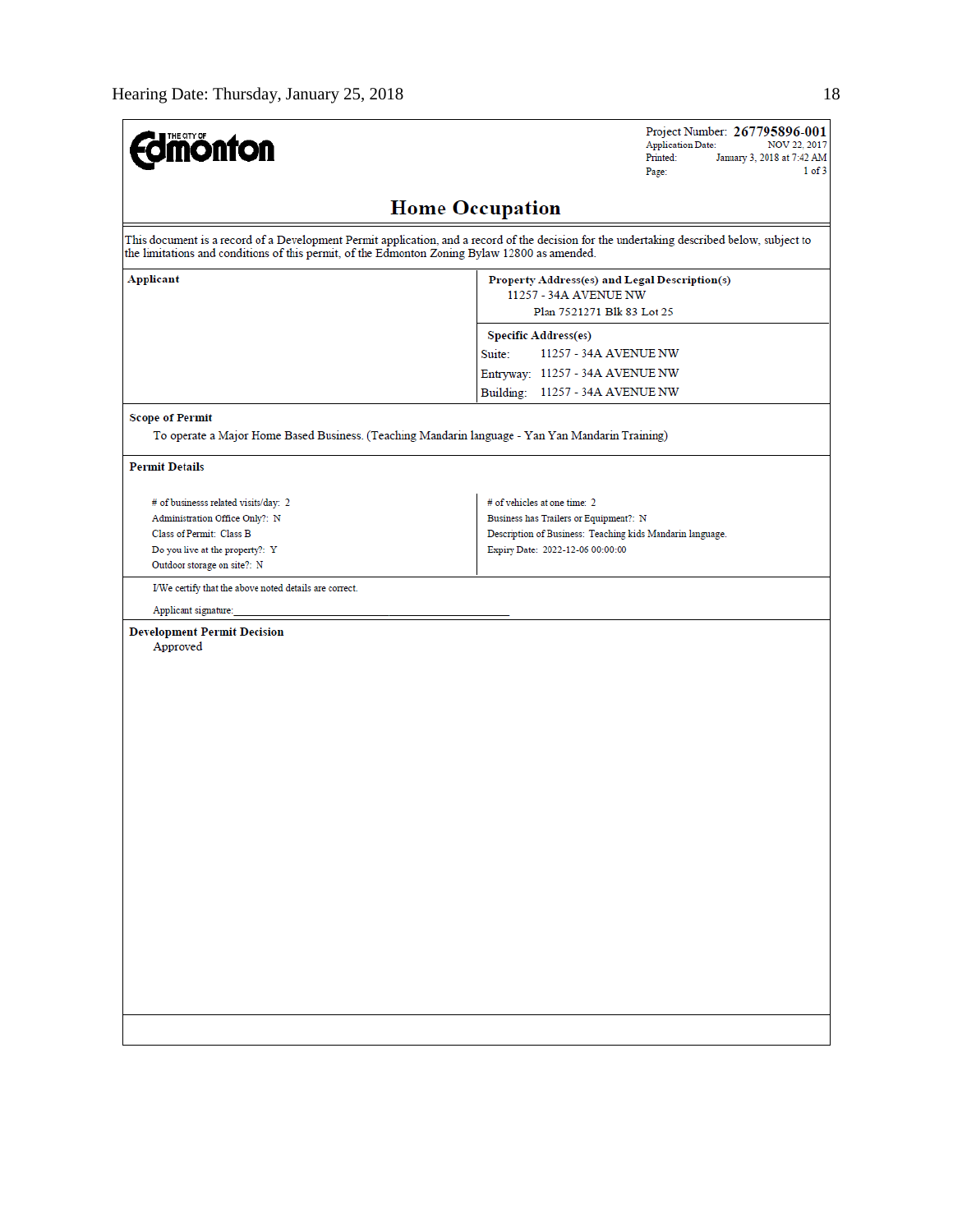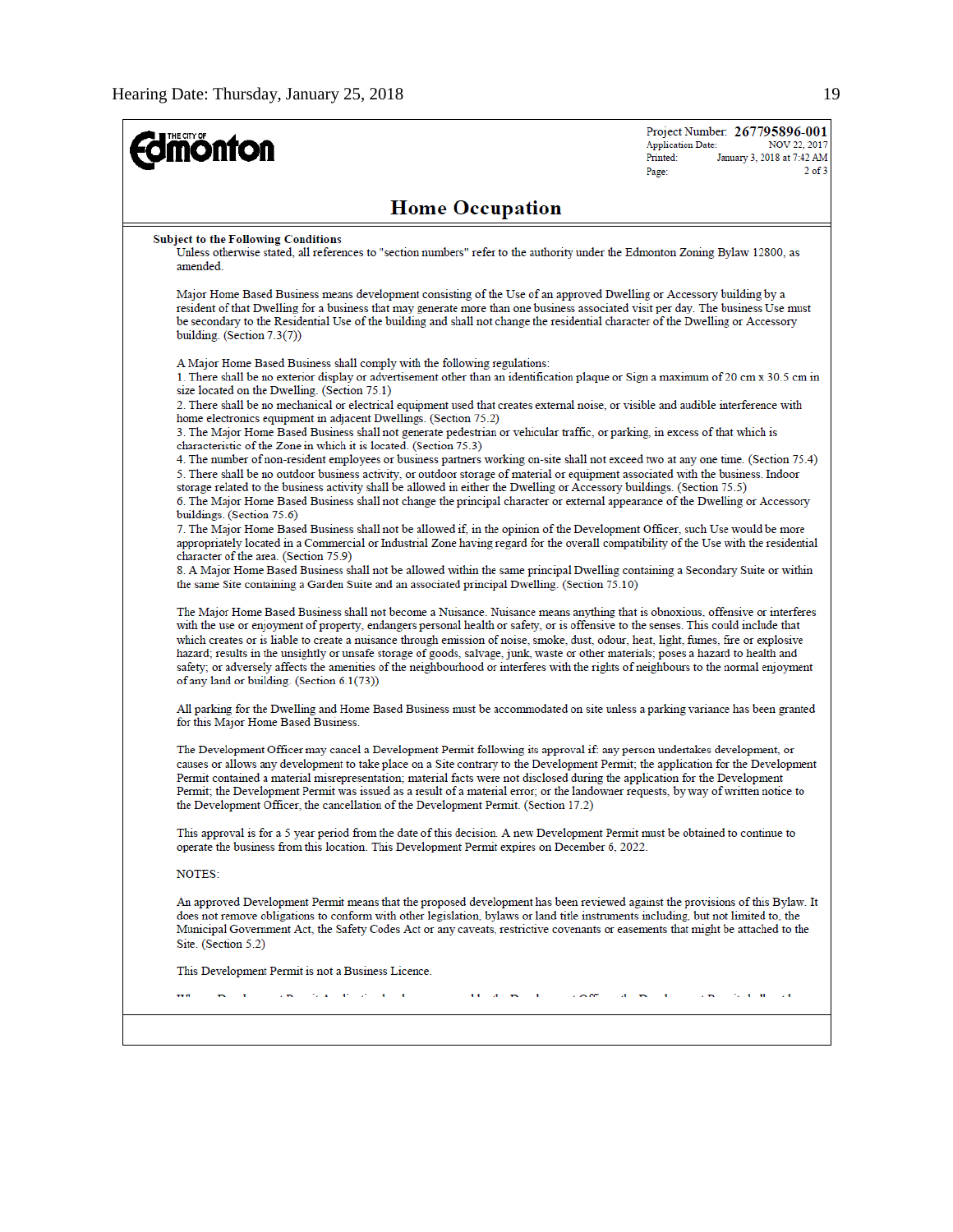| THE CITY OF<br><b>phton</b>                                                                                                                                                                                                                                                                                                                                                                                                                                                                                                                                                                                                                                                                                                                                                                                                                                                                                                                                      |                   |                                              |          | Project Number: 267795896-001<br><b>Application Date:</b><br>NOV 22, 2017<br>Printed:<br>January 3, 2018 at 7:42 AM<br>$3$ of $3$<br>Page: |  |  |
|------------------------------------------------------------------------------------------------------------------------------------------------------------------------------------------------------------------------------------------------------------------------------------------------------------------------------------------------------------------------------------------------------------------------------------------------------------------------------------------------------------------------------------------------------------------------------------------------------------------------------------------------------------------------------------------------------------------------------------------------------------------------------------------------------------------------------------------------------------------------------------------------------------------------------------------------------------------|-------------------|----------------------------------------------|----------|--------------------------------------------------------------------------------------------------------------------------------------------|--|--|
|                                                                                                                                                                                                                                                                                                                                                                                                                                                                                                                                                                                                                                                                                                                                                                                                                                                                                                                                                                  |                   | <b>Home Occupation</b>                       |          |                                                                                                                                            |  |  |
| When a Development Permit Application has been approved by the Development Officer, the Development Permit shall not be<br>valid unless and until: any conditions of approval, except those of a continuing nature, have been fulfilled; and the time for filing a<br>notice of appeal to the Subdivision and Development Appeal Board as specified in section 21(1) of this Bylaw and the Municipal<br>Government Act has passed. (Section 17.1(1))<br>Subject to the provisions of the Municipal Government Act, any person applying for a Development Permit or affected by a<br>decision issued by a Development Officer about a Development Permit may appeal the decision of the Development Officer to the<br>Subdivision and Development Appeal Board by filing a written notice of appeal with the Subdivision and Development Appeal<br>Board within 14 days after notice of the decision concerning the Development Permit was given. (Section 21(1)) |                   |                                              |          |                                                                                                                                            |  |  |
| <b>Variances</b><br>Discretionary Use - Major Home Based Business is approved as a Discretionary Use (Section 110.3(5)).                                                                                                                                                                                                                                                                                                                                                                                                                                                                                                                                                                                                                                                                                                                                                                                                                                         |                   |                                              |          |                                                                                                                                            |  |  |
| <b>Rights of Appeal</b><br>Amendment Act                                                                                                                                                                                                                                                                                                                                                                                                                                                                                                                                                                                                                                                                                                                                                                                                                                                                                                                         |                   |                                              |          | This approval is subject to the right of appeal as outlined in Chapter 24, Section 683 through 689 of the Municipal Government             |  |  |
| Issue Date: Dec 06, 2017                                                                                                                                                                                                                                                                                                                                                                                                                                                                                                                                                                                                                                                                                                                                                                                                                                                                                                                                         |                   | <b>Development Authority: KENNEDY, CLARK</b> |          | Signature:                                                                                                                                 |  |  |
| Notice Period Begins: Dec 12, 2017                                                                                                                                                                                                                                                                                                                                                                                                                                                                                                                                                                                                                                                                                                                                                                                                                                                                                                                               |                   | Ends: Jan 02, 2018                           |          |                                                                                                                                            |  |  |
| Fees                                                                                                                                                                                                                                                                                                                                                                                                                                                                                                                                                                                                                                                                                                                                                                                                                                                                                                                                                             | <b>Fee Amount</b> | <b>Amount Paid</b>                           | Receipt# | <b>Date Paid</b>                                                                                                                           |  |  |
| Dev. Application Fee                                                                                                                                                                                                                                                                                                                                                                                                                                                                                                                                                                                                                                                                                                                                                                                                                                                                                                                                             | \$309.00          | \$309.00                                     | 04636120 | Nov 22, 2017                                                                                                                               |  |  |
| <b>Total GST Amount:</b>                                                                                                                                                                                                                                                                                                                                                                                                                                                                                                                                                                                                                                                                                                                                                                                                                                                                                                                                         | \$0.00            |                                              |          |                                                                                                                                            |  |  |
| <b>Totals for Permit:</b>                                                                                                                                                                                                                                                                                                                                                                                                                                                                                                                                                                                                                                                                                                                                                                                                                                                                                                                                        | \$309.00          | \$309.00                                     |          |                                                                                                                                            |  |  |
|                                                                                                                                                                                                                                                                                                                                                                                                                                                                                                                                                                                                                                                                                                                                                                                                                                                                                                                                                                  |                   |                                              |          |                                                                                                                                            |  |  |
|                                                                                                                                                                                                                                                                                                                                                                                                                                                                                                                                                                                                                                                                                                                                                                                                                                                                                                                                                                  |                   |                                              |          |                                                                                                                                            |  |  |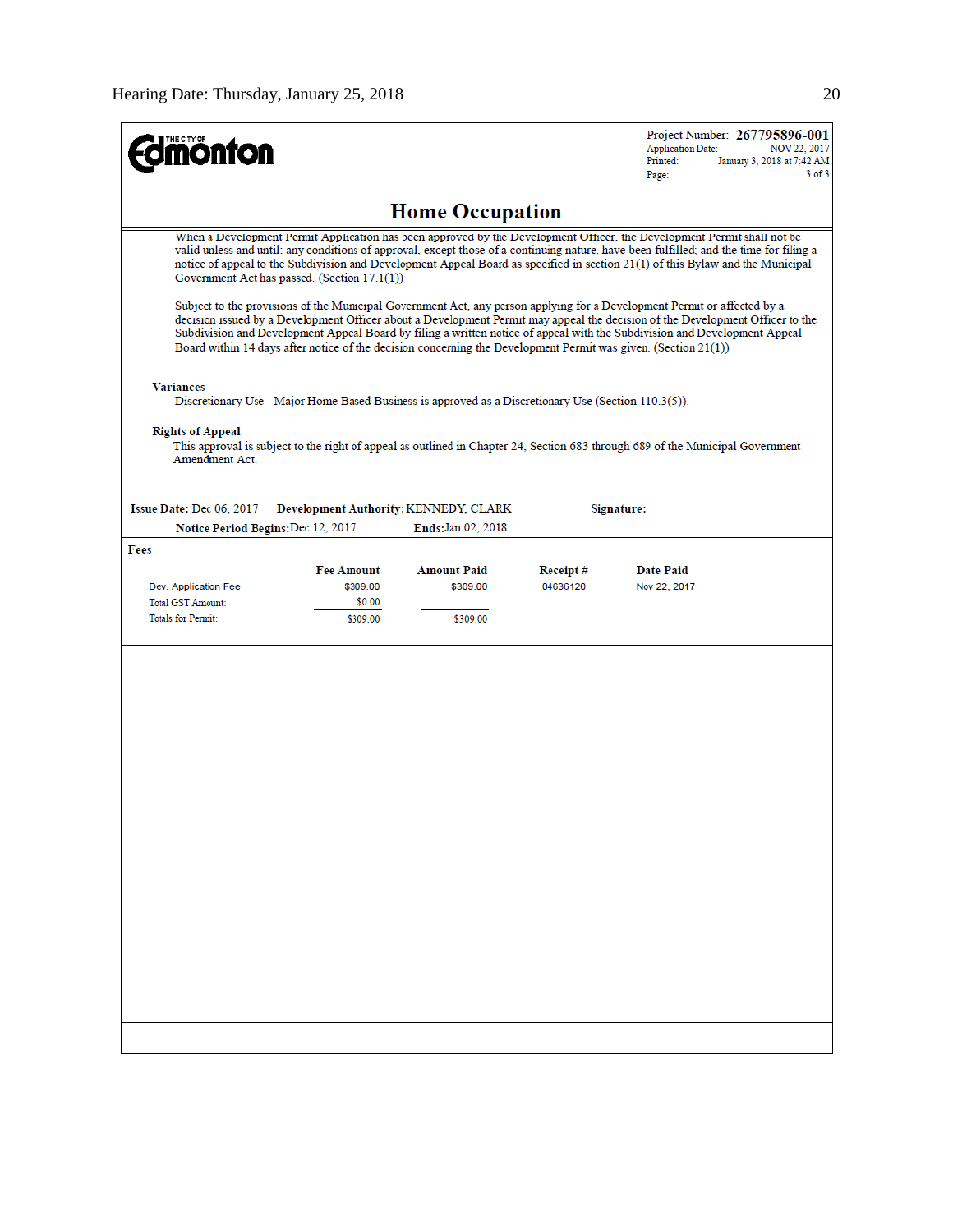



Site Location **Community Contract Contract Contract Contract Contract Contract Contract Contract Contract Contract Contract Contract Contract Contract Contract Contract Contract Contract Contract Contract Contract Contract** 

N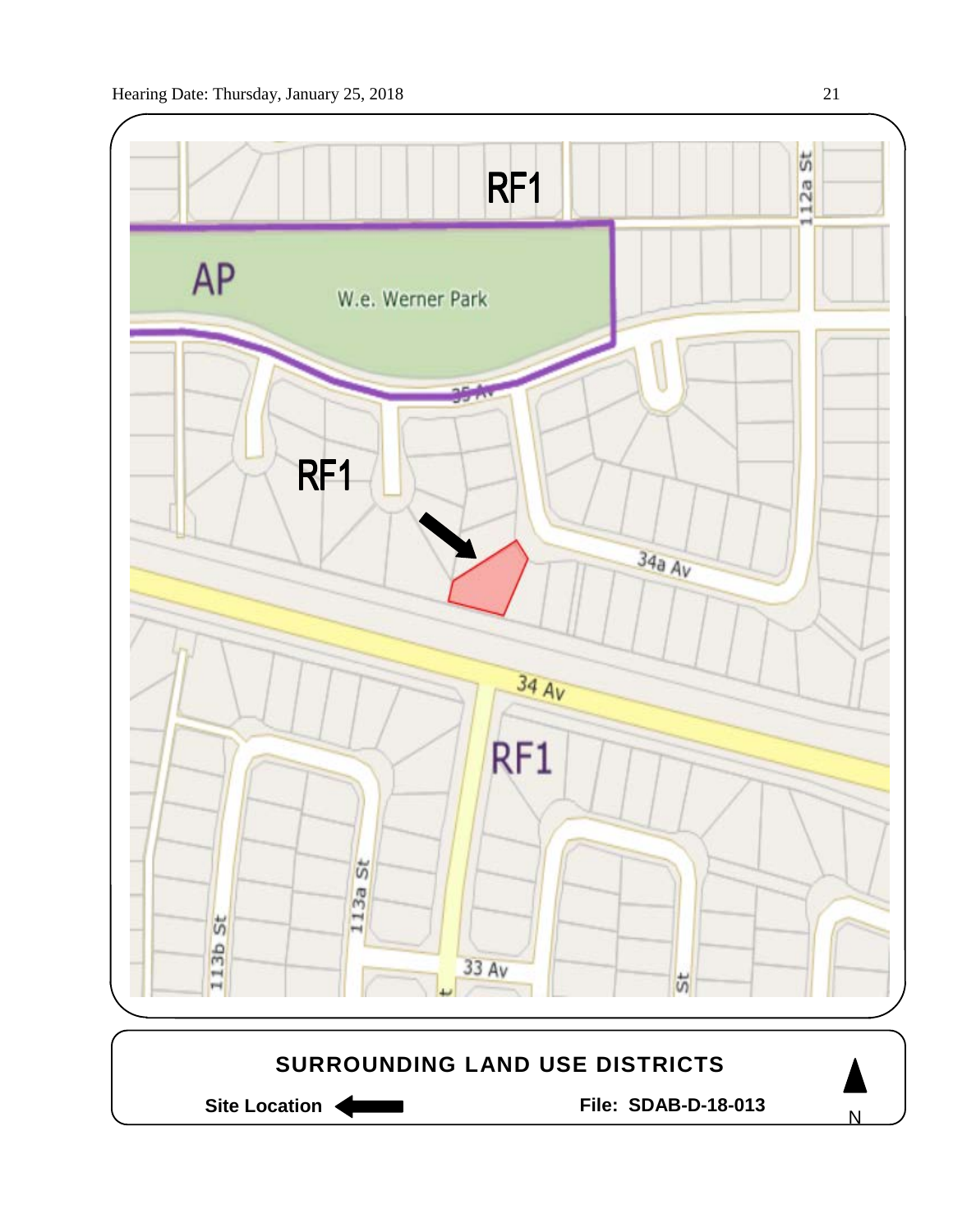| AN APPEAL FROM THE DECISION OF THE DEVELOPMENT OFFICER |                                                                                                                         |
|--------------------------------------------------------|-------------------------------------------------------------------------------------------------------------------------|
| <b>APPELLANT:</b>                                      |                                                                                                                         |
| <b>APPLICATION NO.:</b>                                | 265542821-001                                                                                                           |
| <b>APPLICATION TO:</b>                                 | Change the Use from Household Repair<br>Services to Religious Assembly (Minor)<br>and to construct interior alterations |
| DECISION OF THE<br>DEVELOPMENT AUTHORITY:              | Refused                                                                                                                 |
| <b>DECISION DATE:</b>                                  | December 14, 2017                                                                                                       |
| DATE OF APPEAL:                                        | December 23, 2017                                                                                                       |
| <b>MUNICIPAL DESCRIPTION</b><br>OF SUBJECT PROPERTY:   | 4819 - 118 Avenue NW                                                                                                    |
| <b>LEGAL DESCRIPTION:</b>                              | Plan 7242AH Blk 1 Lots 15-16                                                                                            |
| ZONE:                                                  | (CB2) General Business Zone                                                                                             |
| <b>OVERLAY:</b>                                        | Main Streets Overlay                                                                                                    |
| <b>STATUTORY PLAN:</b>                                 | N/A                                                                                                                     |
|                                                        |                                                                                                                         |

# *Grounds for Appeal*

The Appellant provided the following reasons for appealing the decision of the Development Authority:

We would like to appeal the development refusal due to mitigating circumstances we have to address each of the points highlighted in the refusal document. Thank you

# *General Matters*

# **Appeal Information:**

The *Municipal Government Act*, RSA 2000, c M-26 states the following: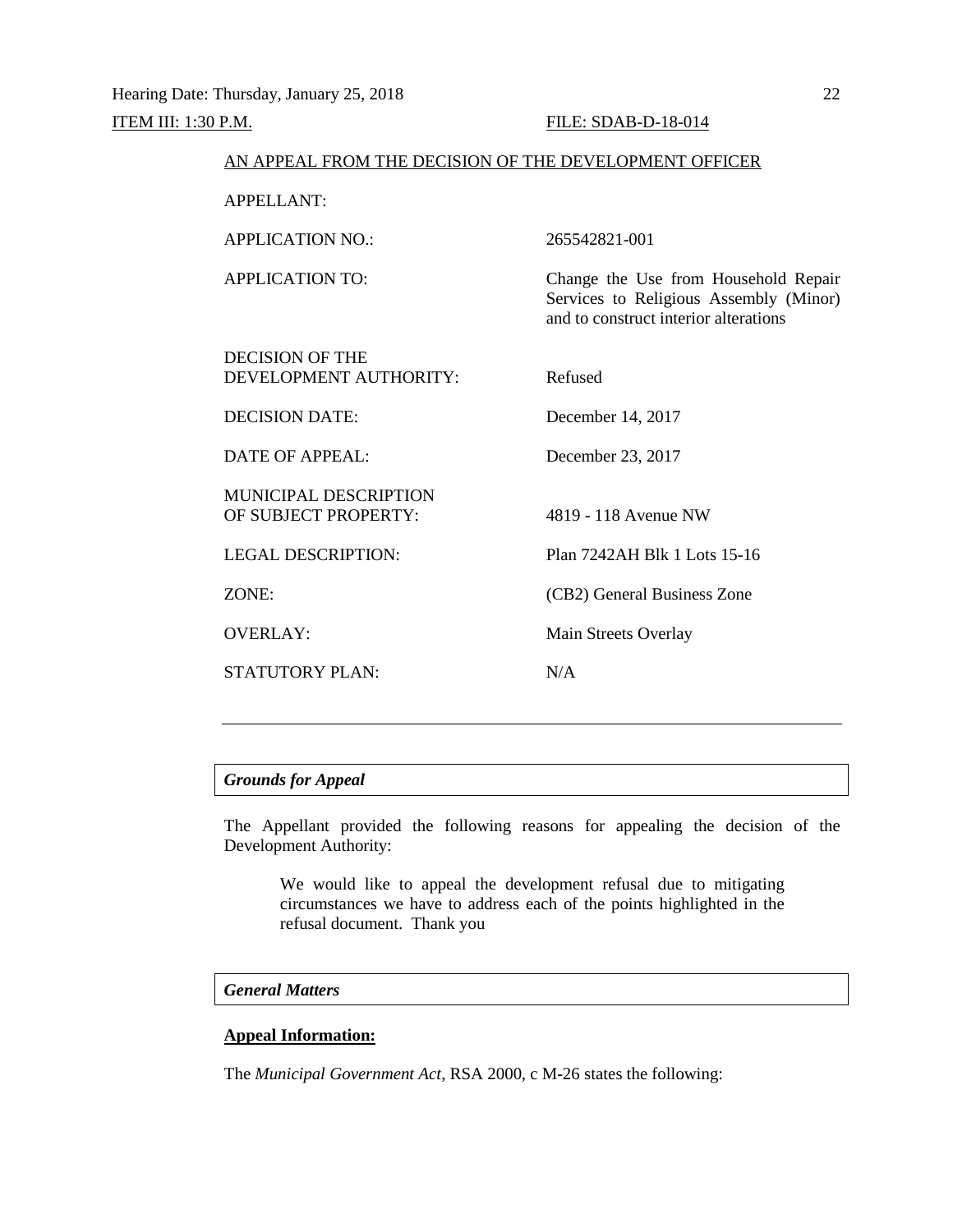# **Grounds for Appeal**

**685(1)** If a development authority

- (a) fails or refuses to issue a development permit to a person,
- (b) issues a development permit subject to conditions, or
- (c) issues an order under section 645,

the person applying for the permit or affected by the order under section 645 may appeal to the subdivision and development appeal board.

# **Appeals**

**686(1)** A development appeal to a subdivision and development appeal board is commenced by filing a notice of the appeal, containing reasons, with the board,

- (a) in the case of an appeal made by a person referred to in section 685(1)
	- (i) with respect to an application for a development permit,
		- (A) within 21 days after the date on which the decision is made under section 642, […]

### **Hearing and Decision**

**687(3)** In determining an appeal, the subdivision and development appeal board

…

- (a.1) must comply with the land use policies;
- (a.2) subject to section 638, must comply with any applicable statutory plans;
- (a.3) subject to clause (d), must comply with any land use bylaw in effect;

…

- (c) may confirm, revoke or vary the order, decision or development permit or any condition attached to any of them or make or substitute an order, decision or permit of its own;
- (d) may make an order or decision or issue or confirm the issue of a development permit even though the proposed development does not comply with the land use bylaw if, in its opinion,
	- (i) the proposed development would not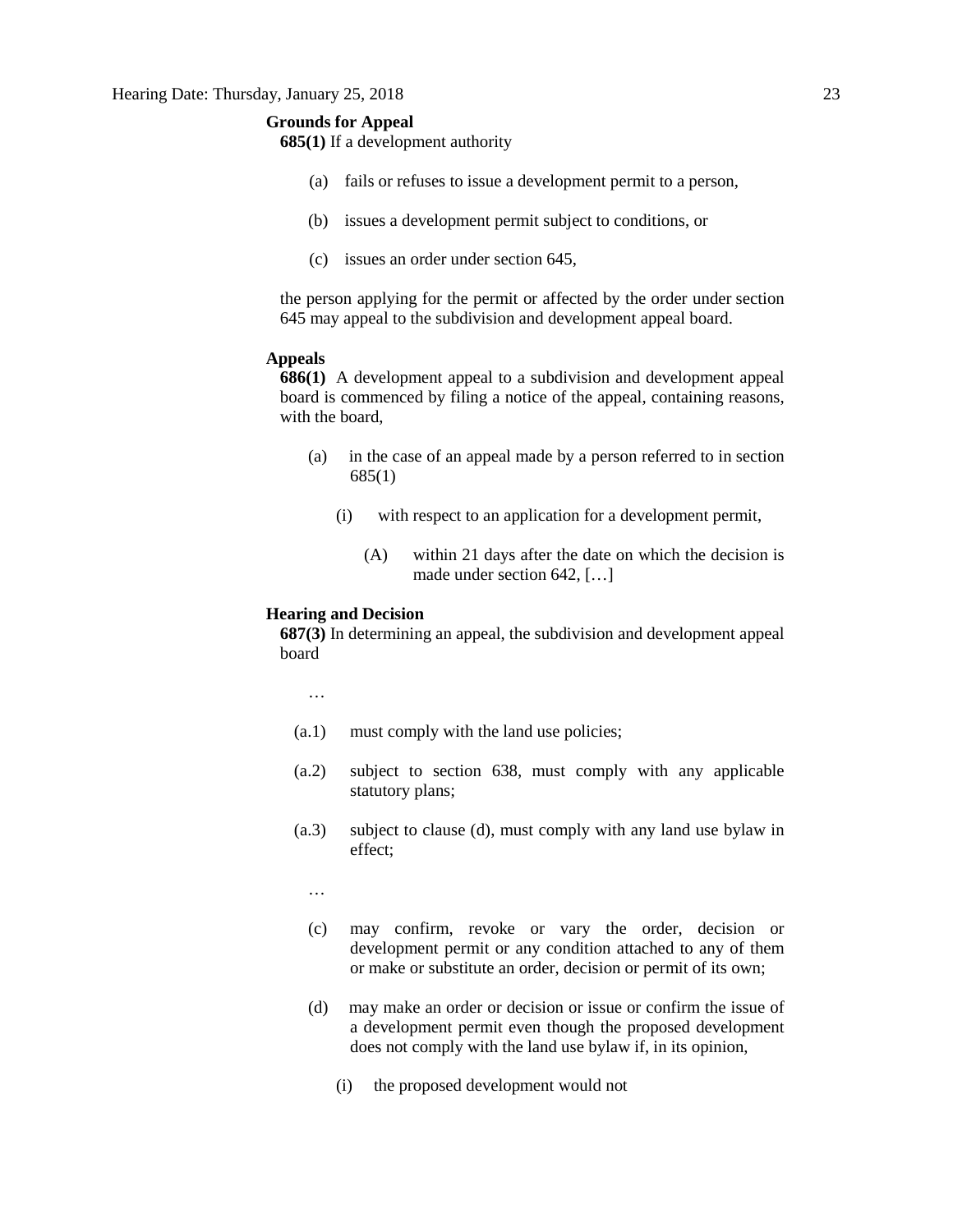- (A) unduly interfere with the amenities of the neighbourhood, or
- (B) materially interfere with or affect the use, enjoyment or value of neighbouring parcels of land,

and

(ii) the proposed development conforms with the use prescribed for that land or building in the land use bylaw.

### **Non-conforming use and non-conforming buildings**

**643(5)** A non-conforming building may continue to be used but the building may not be enlarged, added to, rebuilt or structurally altered except

- (a) to make it a conforming building,
- (b) for routine maintenance of the building, if the development authority considers it necessary, or
- (c) in accordance with a land use bylaw that provides minor variance powers to the development authority for the purposes of this section.

# **General Provisions from the** *Edmonton Zoning Bylaw:*

Under section 340.3(29), a **Religious Assembly** is a **Discretionary Use** in the (CB2) General Business Zone.

Under section 7.8(14), **Religious Assembly** means:

development used for worship and related religious, philanthropic or social activities and includes Accessory rectories, manses, meeting rooms, food preparation and service facilities, classrooms, dormitories and other buildings. Typical Uses include churches, chapels, mosques, temples, synagogues, parish halls, convents and monasteries. This Use does not include Private Education Services, Public Education Services, and Commercial Schools, even as Accessory Uses.

Section 340.1 states that the **General Purpose** of the **(CB2) General Business Zone** is "to provide for businesses that require large Sites and a location with good visibility and accessibility along, or adjacent to, major public roadways."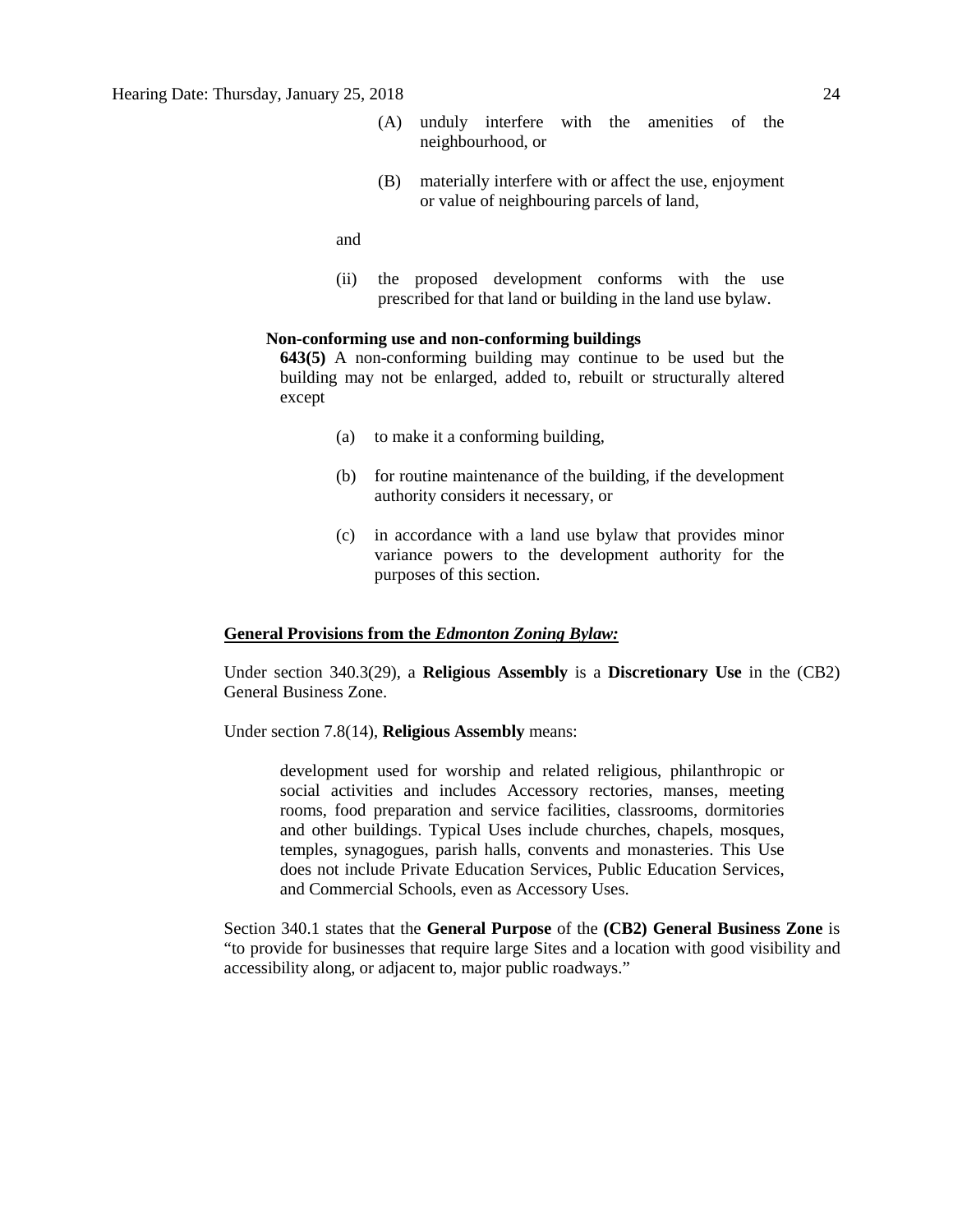### Section 819.1 states that the **General Purpose** of the **Main Streets Overlay** is:

to encourage and strengthen the pedestrian-oriented character of Edmonton's main street commercial areas that are located in proximity to residential and transit-oriented areas, by providing visual interest, transparent storefront displays, and amenities for pedestrians.

# *Religious Assembly Special Provisions*

# **Frontage**

Section 71.1 states "the minimum Frontage shall be [30.0](javascript:void(0);) m and the minimum Site area shall be  $930 \text{ m}^2$  $930 \text{ m}^2$ ."

Under section 6.1(42), **Frontage** means:

where used with reference to residential development, the lineal distance measured along the Front Lot Line; and where used with reference to non-residential development, the length of the property line of any side of a separate development which is parallel to, and abuts, a public roadway, not including a Lane, which is directly accessible from the development. The Frontage of an individual premises in a multiple occupancy development shall be considered as the total width of the bays occupied by that premises which have exposure parallel to any Frontage of the multiple occupancy development.

# **Development Officer's Determination**

**PROPOSED: 15.24m frontage, deficient by: 14.76m 557.42 sq.m. site area, deficient by: 372.58 sq.m.**

## **Site Coverage**

Section 71.3(b) states:

where the a [Religious Assembly](javascript:void(0);) is to be developed on a Site that is within 60.0 m of a Site zoned to allow a Single Detached Dwelling as a Permitted Use, the following regulations shall apply:

b. the maximum total Site Coverage shall not exceed 40%.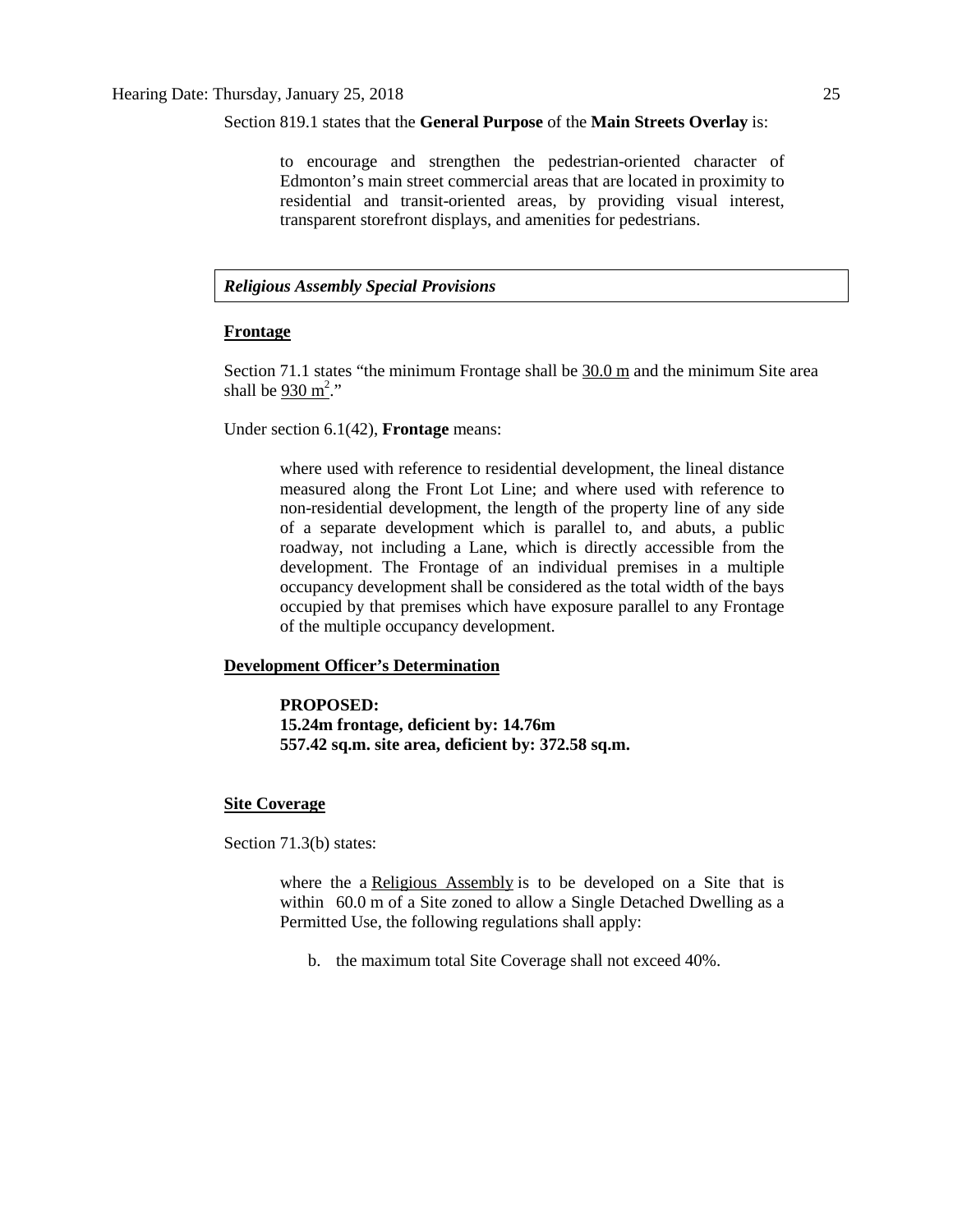Under section 6.1(102), **Site Coverage** means:

the total horizontal area of all buildings or structures on a Site which are located at or higher than [1.0](javascript:void(0);) m above Grade, including Accessory buildings or Structures, calculated by perpendicular projection onto a horizontal plane from one point located at an infinite distance above all buildings and structures on the Site. This definition shall not include:

- a. steps, eaves, cornices, and similar projections;
- b. driveways, aisles and parking lots unless they are part of a Parking Garage which extends [1.0](javascript:void(0);) m or more above Grade; or
- c. unenclosed inner and outer courts, terraces and patios where these are less than [1.0](javascript:void(0);) m above Grade.

# **Development Officer's Determination**

**PROPOSED: Site Area: 557.42 sq.m. 40% = 222.97 sq.m. Floor Area (Assessment data): 369.42 sq.m. = 66.3% Exceeds by: 146.45 sq.m. (22.3%)**

## **Vehicular Access**

Section 71.3(f) states:

vehicular access to on-site parking and loading spaces shall be provided from an abutting arterial or collector roadway, except that the Development Officer may allow access from a public roadway including a Lane in accordance with the following guidelines:

- i. access may be allowed from a local roadway that does not abut another Site zoned to allow a Single Detached Dwelling as a Permitted Use, provided such access shall not interfere with access to other Sites abutting the roadway and shall not direct excess traffic onto a local roadway;
- ii. access may be allowed from a Lane that does not abut another Site zoned to allow a Single Detached Dwelling as a Permitted Use, provided such access shall not interfere with access to other abutting Sites and shall not direct excess traffic onto a local residential roadway; and
- iii. access to a maximum of five parking spaces may be allowed from a Lane that abuts a Site zoned to allow a Single Detached Dwelling as a Permitted Use.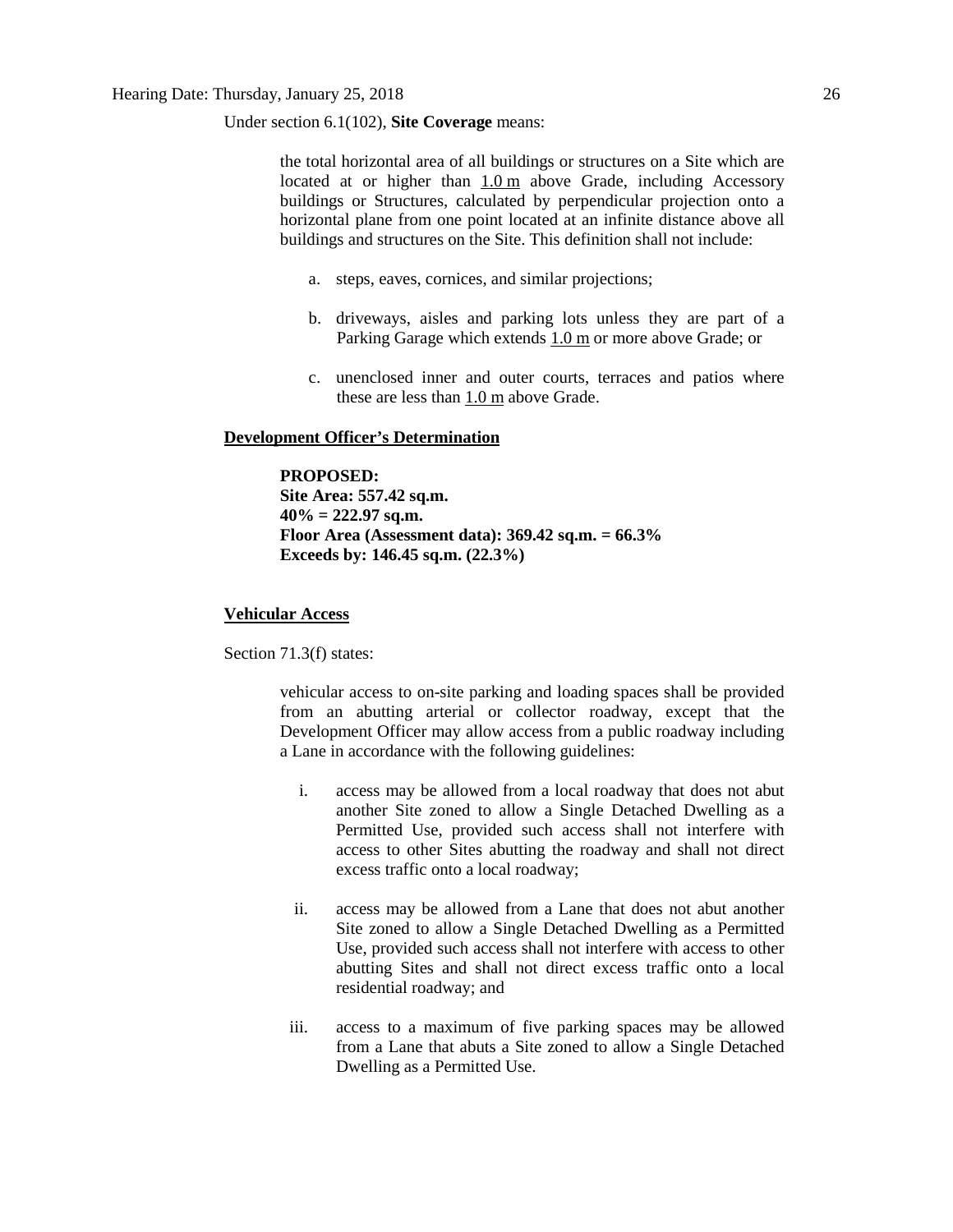### **Development Officer's Determination**

**PROPOSED: The rear parking lot consisting of 10 parking spaces is accessed from a lane abutting RF3-zoned properties, which allow Single Detached Dwellings as a Permitted Use, contrary to Section 71.3(f).**

# *Required Off-street Vehicular Accessory Parking*

Section 819.3(11) of the Main Streets Overlay states "The minimum number of offstreet parking spaces required shall be in accordance with Section 54, Schedule 1C."

Section 54.2, Schedule  $1(C)(7)$  provides the following:

| <b>Use of Building or Site</b> | <b>Minimum or Maximum Number</b><br>of Parking Spaces Required |  |  |  |
|--------------------------------|----------------------------------------------------------------|--|--|--|
| All other non-residential Uses | 1 parking space per $100.0 \text{ m}^2$ of<br>Floor Area       |  |  |  |

Section 54.2(4)(a) states:

All required parking spaces shall be clear of any access driveways, aisles, ramps, columns, Signs or other similar obstructions, and shall conform to the following minimum dimensions:

- i. except as provided below, each required off-street parking space shall be a minimum of [2.6 m](javascript:void(0);) width with a minimum clear length of [5.5](javascript:void(0);) m exclusive of access drives or aisles, ramps, columns. Parking spaces shall have a vertical clearance of at least [2.0](javascript:void(0);) m. For parallel parking, the length of the parking spaces shall be increased to  $7.0 \text{ m}$  $7.0 \text{ m}$ , except that an end space with an open end shall be a minimum length of [5.5](javascript:void(0);) m.
- ii. expanded parking spaces shall be a minimum of [2.9 m](javascript:void(0);) in width and  $5.5$  m in length, and shall be painted with double line markings;
- iii. for parking spaces other than parallel parking spaces, up to 30% of the required parking spaces may be of a length shorter than that required above, to a minimum of [4.6 m](javascript:void(0);) . Such spaces shall be clearly signed as small car spaces, easily located and convenient to use;
- iv. where the use of a parking space is limited on both sides by a wall or a column, the unobstructed width from face to face of the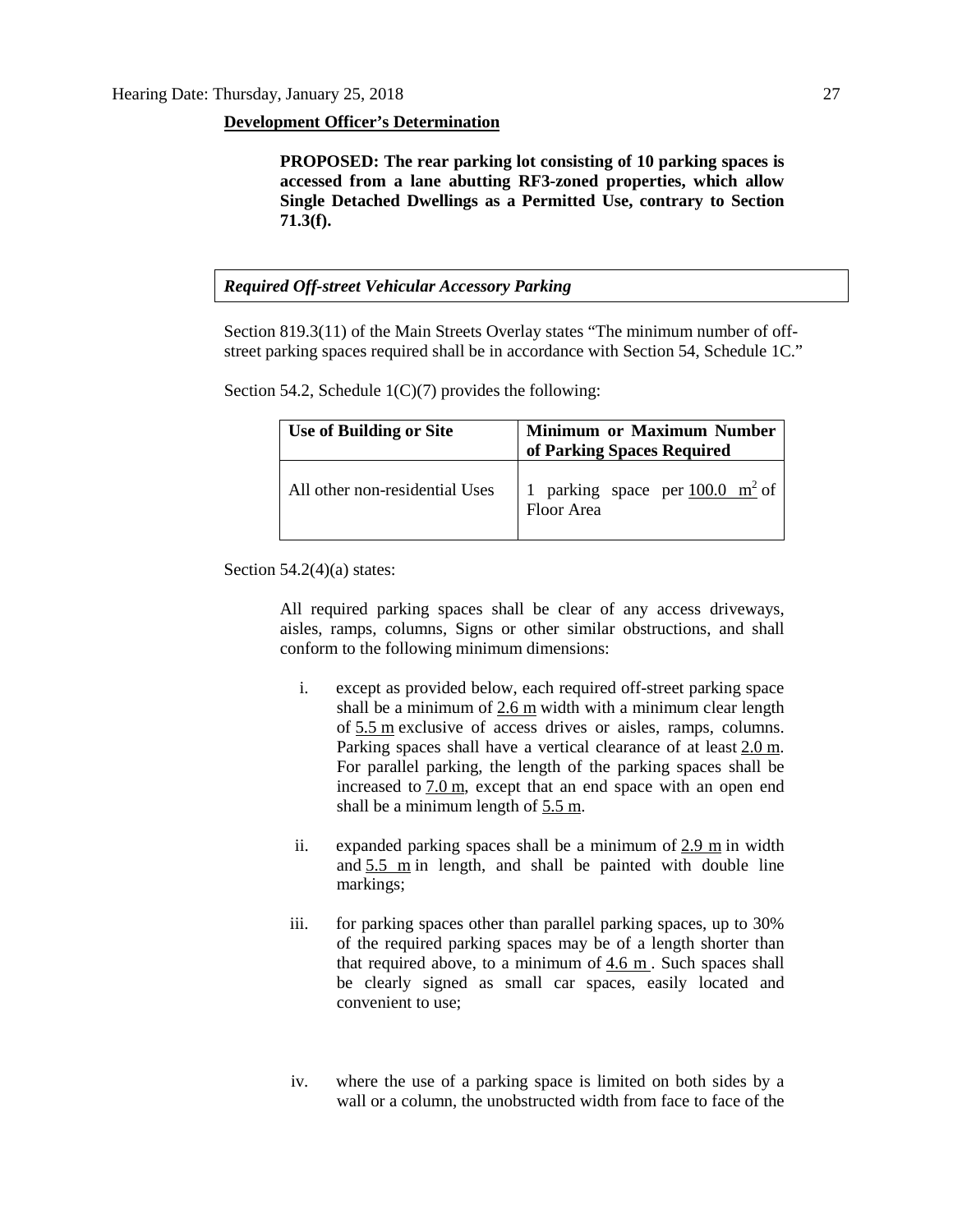obstructions shall be [3.0 m,](javascript:void(0);) and if in this case, a building door opens into the parking space on its long side, the unobstructed width shall be [3.3](javascript:void(0);) m.

- v. where the use of a parking space is limited to one side by a wall or a column, the unobstructed width of the parking space shall be [2.7](javascript:void(0);) m, and if in this case, a building door opens into the parking space on its long side, the unobstructed width shall be [3.0](javascript:void(0);) m.
- vi. aisles shall be a minimum of [7.0 m](javascript:void(0);) wide for 90º parking, [5.5](javascript:void(0);) m wide for 60º parking, and [3.6](javascript:void(0);) m wide for 45º parking and parallel parking;
- vii. disabled parking spaces shall:
	- a. be a minimum of 2.4 m in width;
	- b. be a minimum of 5.5 m in length;
	- c. be located adjacent to a 2.4 m wide access aisle where no parking shall be allowed and which shall be marked to indicate no parking is permitted; and
	- d. be located adjoining to or near to a barrier free path of travel leading to a barrier free entrance.
- viii. where parking spaces are located with access directly off a Lane, the required width of the aisle may be reduced by the width of the Lane, but the entire parking space must be provided on the site.

# **Development Officer's Determination**

**Note: Although the parking lot is existing in nature, the Development Officer notes that the parking spaces in the rear of the site would not meet the current minimum parking space size in Section 54.2(4) of the Zoning Bylaw. Based on the current requirements, 6 parking spaces can be accommodated in the rear of the site.**

*Off-street Vehicular Loading Facilities*

Section 54.4, Schedule 3 provides the following:

Use of Building or Total Floor Area of Minimum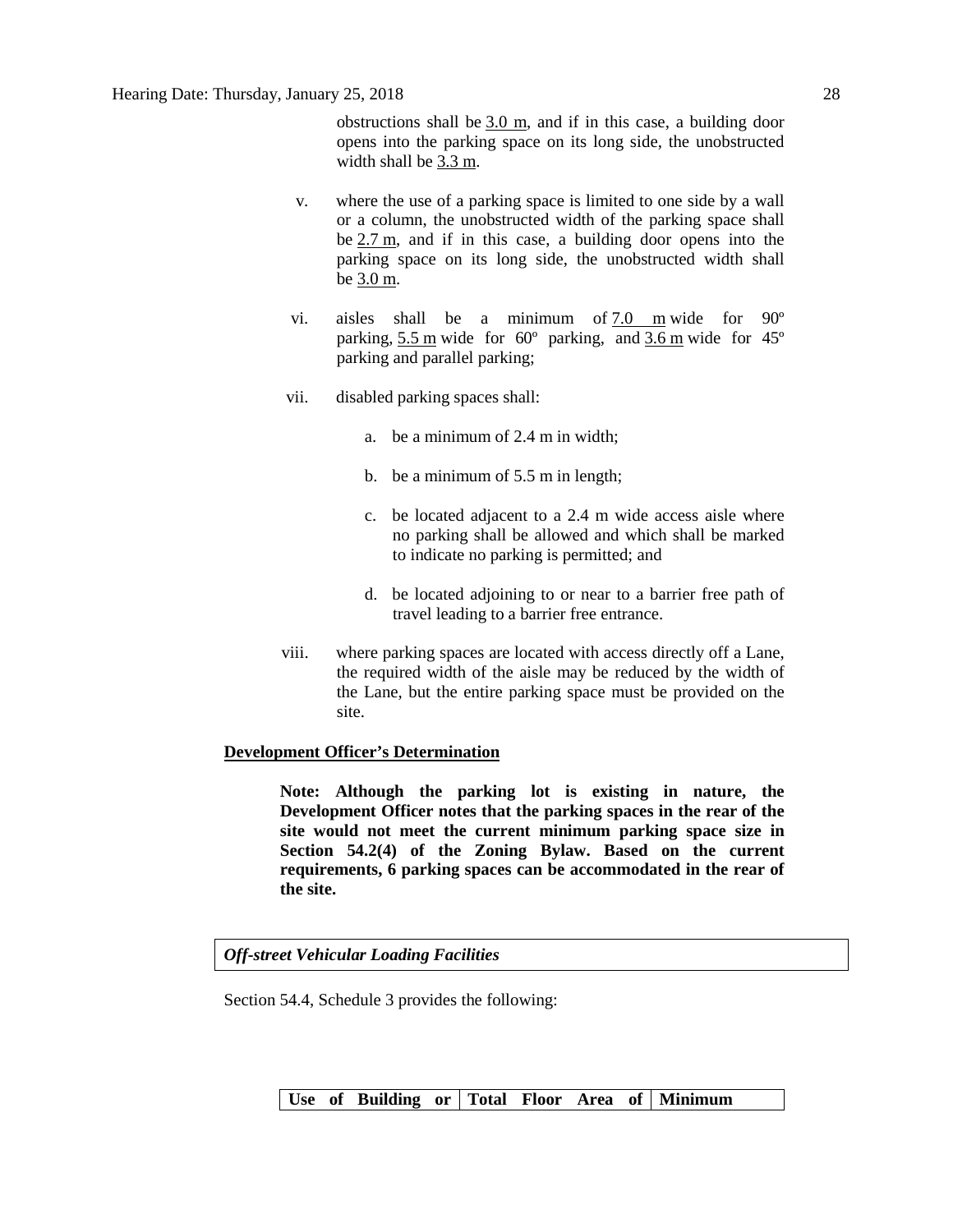# Hearing Date: Thursday, January 25, 2018 29

| <b>Site</b>                 | <b>Building</b>          | number<br>of   |
|-----------------------------|--------------------------|----------------|
|                             |                          | loading spaces |
|                             |                          | required       |
| development<br>Any          | Up to $2800 \text{ m}^2$ |                |
| within the Residential-     |                          |                |
| Related, Basic Services     | Each                     |                |
| Community,<br><sub>or</sub> | additional 2 800 $m2$ or | additional     |
| Educational.                | fraction thereof         |                |
| Recreational<br>and         |                          |                |
| Cultural Service Use        |                          |                |
| Classes<br>and              |                          |                |
| Professional, Financial     |                          |                |
| and Office<br>Support       |                          |                |
| Services, excluding         |                          |                |
| Limited Group Homes         |                          |                |

Section 54.4(2) states:

Location of Loading Spaces

- a. Off-street loading spaces shall be provided entirely within the property of the development being served, and shall be subject to all Setback requirements specified elsewhere in this Bylaw.
- b. Off-street loading shall be oriented away from residential developments.
- c. All required loading spaces shall be clear of any access driveways, aisles, ramps, columns, Signs or other similar obstructions.

Section 54.4(3) states:

Size and Access

- a. Each off-street loading space shall be of adequate size and accessibility to accommodate the vehicles expected to load and unload. Each required loading space shall be a minimum of  $3.0 \text{ m}$  $3.0 \text{ m}$  in width, a minimum of  $9.0 \text{ m}$  $9.0 \text{ m}$  in length and maintain a minimum overhead clearance of [4.0](javascript:void(0);) m, unless larger dimensions are required, having regard to the type of vehicle loading and unloading without projecting into a public roadway.
- b. Access to any loading area shall be provided, wherever possible, internally to the development or from a Lane abutting the development.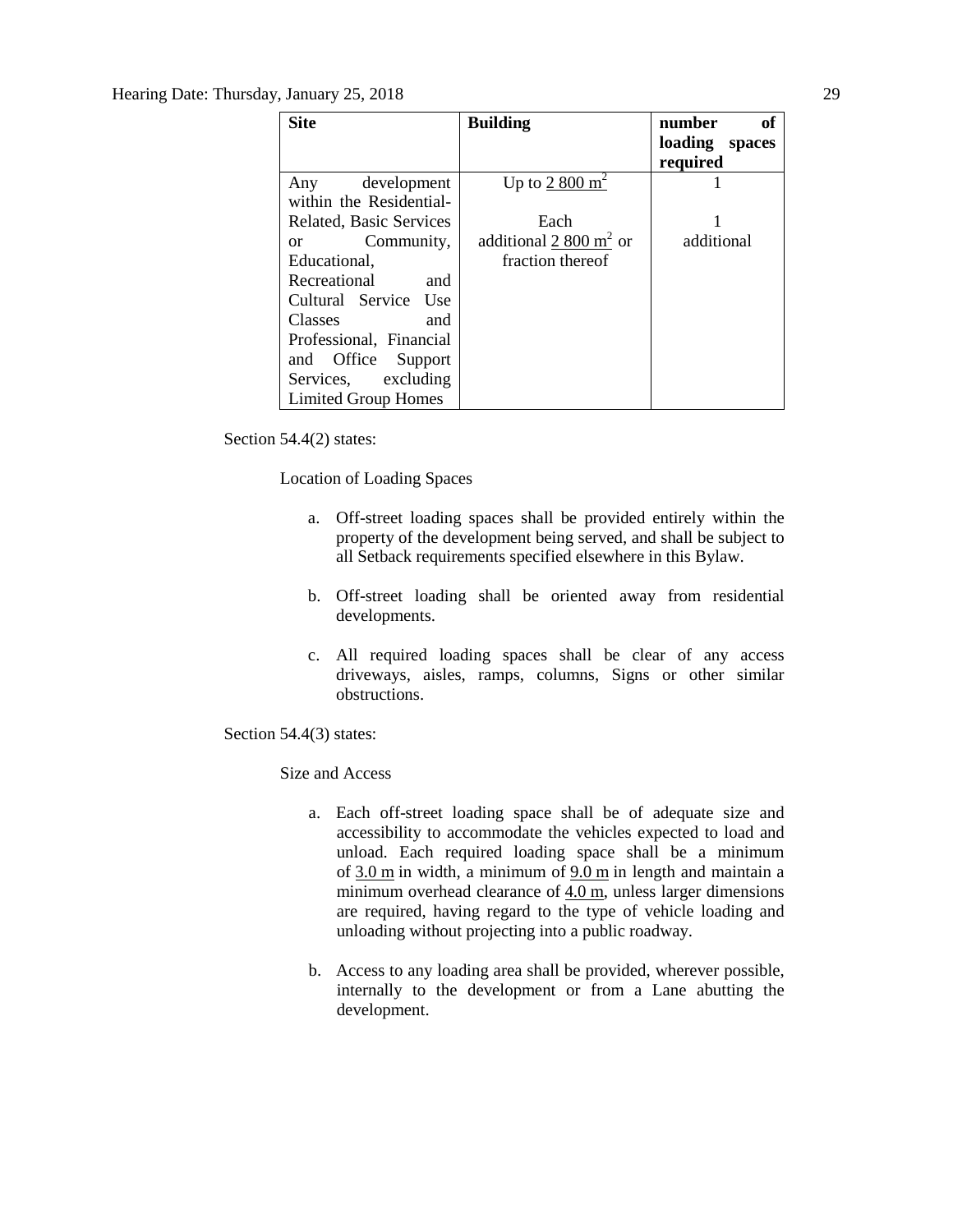c. Access to any loading area shall be arranged such that no backing or turning movement of vehicles going to or from the Site causes interference with traffic on the abutting streets or Lanes.

### **Development Officer's Determination**

**It is further noted that the parking spaces in front of the building, with a length of 5.18m, would not meet the current requirements of Section 54.4(2) of the Zoning Bylaw.**

### *Discretionary Use*

### **Development Officer's Determination**

**It is the opinion of the Development Officer that, based on the above deficiencies, the subject property is not a suitable site for the proposed Discretionary Use, a Religious Assembly (Minor), and is likely to cause an undue and negative impact to surrounding properties and development.**

# Notice to Applicant/Appellant

Provincial legislation requires that the Subdivision and Development Appeal Board issue its official decision in writing within fifteen days of the conclusion of the hearing. Bylaw No. 11136 requires that a verbal announcement of the Board's decision shall be made at the conclusion of the hearing of an appeal, but the verbal decision is not final nor binding on the Board until the decision has been given in writing in accordance with the *Municipal Government Act*.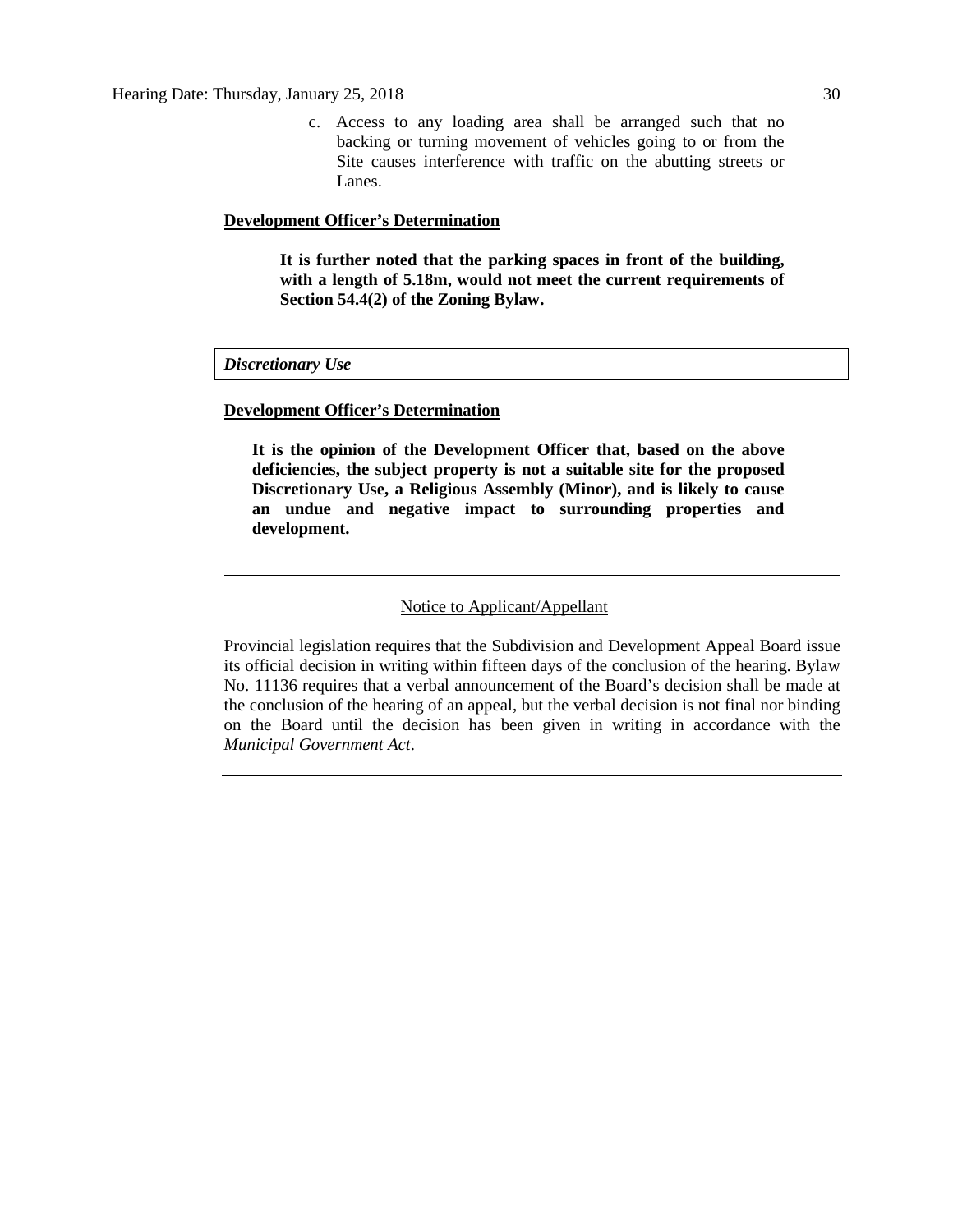| <b>dmönton</b>                                                                                                                                       |                                                                                                       | Project Number: 265542821-001<br><b>Application Date:</b><br>OCT 25, 2017 |  |  |  |
|------------------------------------------------------------------------------------------------------------------------------------------------------|-------------------------------------------------------------------------------------------------------|---------------------------------------------------------------------------|--|--|--|
| <b>Application for</b>                                                                                                                               | Printed:<br>January 4, 2018 at 11:53 AM<br>1 of 2<br>Page:                                            |                                                                           |  |  |  |
| <b>Major Development Permit</b>                                                                                                                      |                                                                                                       |                                                                           |  |  |  |
| This document is a Development Permit Decision for the development application described below.                                                      |                                                                                                       |                                                                           |  |  |  |
| <b>Applicant</b>                                                                                                                                     | Property Address(es) and Legal Description(s)<br>4819 - 118 AVENUE NW<br>Plan 7242AH Blk 1 Lots 15-16 |                                                                           |  |  |  |
|                                                                                                                                                      | <b>Specific Address(es)</b>                                                                           |                                                                           |  |  |  |
|                                                                                                                                                      | Entryway: 4819 - 118 AVENUE NW<br>Building: 4819 - 118 AVENUE NW                                      |                                                                           |  |  |  |
| <b>Scope of Application</b><br>To change the use from Household Repair Services to Religious Assembly (Minor) and to construct interior alterations. |                                                                                                       |                                                                           |  |  |  |
| <b>Permit Details</b>                                                                                                                                |                                                                                                       |                                                                           |  |  |  |
| Class of Permit: Class B                                                                                                                             | <b>Contact Person:</b>                                                                                |                                                                           |  |  |  |
| Gross Floor Area (sq.m.): 232.3<br>New Sewer Service Required: N                                                                                     | Lot Grading Needed?: N<br>NumberOfMainFloorDwellings:                                                 |                                                                           |  |  |  |
| Site Area (sq. m.):                                                                                                                                  | Stat. Plan Overlay/Annex Area: Main Street Overlay                                                    |                                                                           |  |  |  |
| I/We certify that the above noted details are correct.                                                                                               |                                                                                                       |                                                                           |  |  |  |
| Applicant signature:                                                                                                                                 |                                                                                                       |                                                                           |  |  |  |
| <b>Development Application Decision</b><br>Refused                                                                                                   |                                                                                                       |                                                                           |  |  |  |
|                                                                                                                                                      |                                                                                                       |                                                                           |  |  |  |
| THIS IS NOT A PERMIT                                                                                                                                 |                                                                                                       |                                                                           |  |  |  |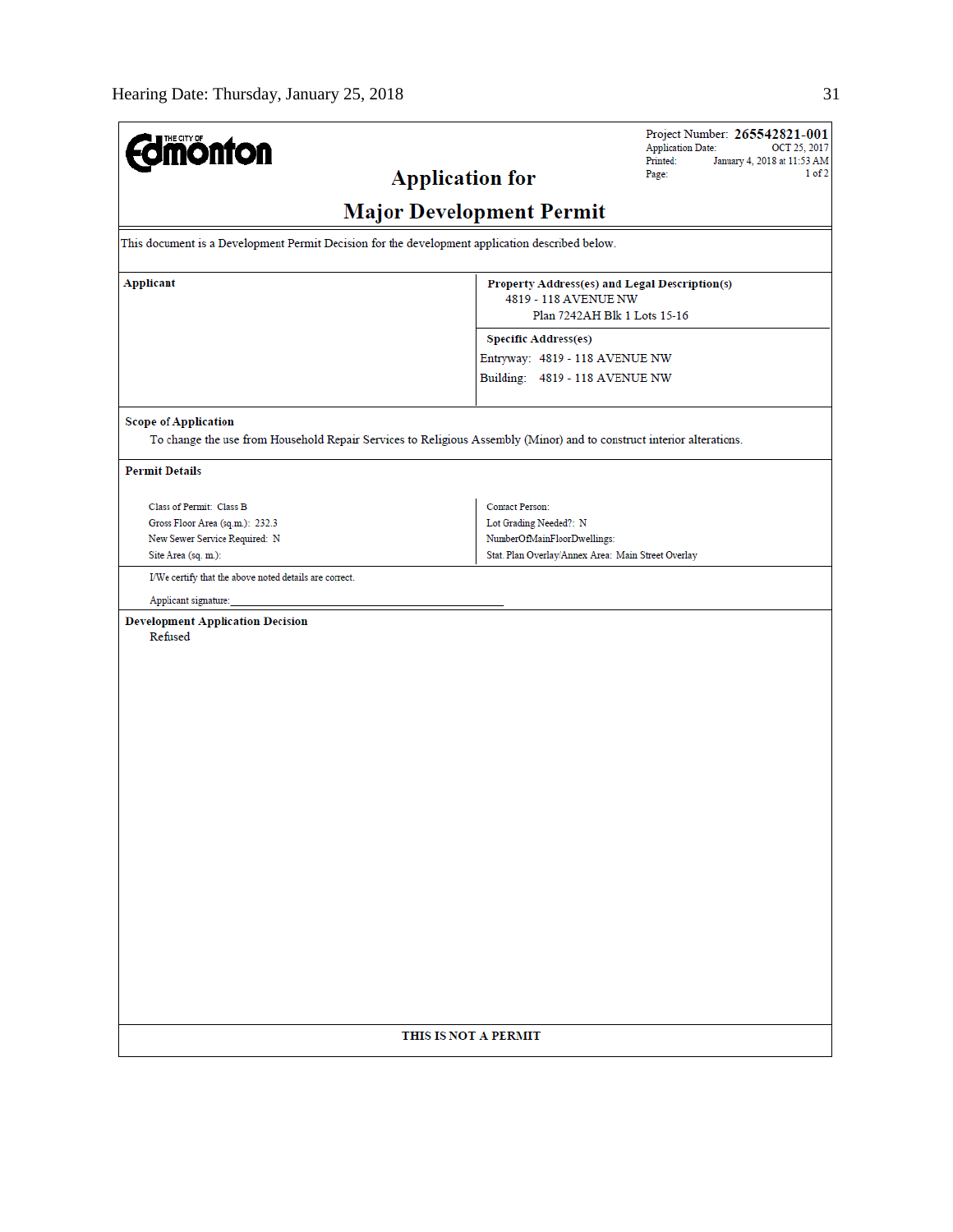| <b>onfon</b>                                                                                                                                                 |                                    | <b>Application for</b>          |          | Project Number: 265542821-001<br><b>Application Date:</b><br>OCT 25, 2017<br>Printed:<br>January 4, 2018 at 11:53 AM<br>$2$ of $2$<br>Page:                                                                                                                                                                                                                                                        |
|--------------------------------------------------------------------------------------------------------------------------------------------------------------|------------------------------------|---------------------------------|----------|----------------------------------------------------------------------------------------------------------------------------------------------------------------------------------------------------------------------------------------------------------------------------------------------------------------------------------------------------------------------------------------------------|
|                                                                                                                                                              |                                    | <b>Major Development Permit</b> |          |                                                                                                                                                                                                                                                                                                                                                                                                    |
| <b>Reason for Refusal</b><br>$71.1$ :<br><b>PROPOSED:</b><br>15.24m frontage, deficient by: 14.76m<br>557.42 sq.m. site area, deficient by: 372.58 sq.m.     |                                    |                                 |          | 1) The minimum Frontage of a Religious Assembly shall be 30.0 m and the minimum Site area shall be 930 m2 (Ref. Section                                                                                                                                                                                                                                                                            |
| Dwelling as a Permitted Use, the maximum total Site Coverage shall not exceed 40% (Ref. Section 71.3(b)):                                                    |                                    |                                 |          | 2) Where a Religious Assembly is to be developed on a Site that is within 60.0 m of a Site zoned to allow a Single Detached                                                                                                                                                                                                                                                                        |
| PROPOSED:<br>Site Area: 557.42 sq.m.<br>$40\% = 222.97$ sq.m.<br>Floor Area (Assessment data): $369.42$ sq.m. = $66.3\%$<br>Exceeds by: 146.45 sq.m. (22.3%) |                                    |                                 |          |                                                                                                                                                                                                                                                                                                                                                                                                    |
|                                                                                                                                                              |                                    |                                 |          | 3) Access to a Religious Assembly may be allowed from a Lane that does not abut another Site zoned to allow a Single Detached<br>Dwelling as a Permitted Use, provided such access shall not interfere with access to other abutting Sites and shall not direct excess<br>traffic onto a local residential roadway, and allows access to a maximum of 5 parking spaces (Ref. Section 71.3(f)).     |
| allow Single Detached Dwellings as a Permitted Use, contrary to Section 71.3(f).                                                                             |                                    |                                 |          | PROPOSED: The rear parking lot consisting of 10 parking spaces is accessed from a lane abutting RF3-zoned properties, which                                                                                                                                                                                                                                                                        |
| requirements, 6 parking spaces can be accommodated in the rear of the site.<br>of Section 54.4(2) of the Zoning Bylaw.                                       |                                    |                                 |          | Note: Although the parking lot is existing in nature, the Development Officer notes that the parking spaces in the rear of the site<br>would not meet the current minimum parking space size in Section 54.2(4) of the Zoning Bylaw. Based on the current<br>It is further noted that the parking spaces in front of the building, with a length of 5.18m, would not meet the current requirements |
| surrounding properties and development.<br><b>Rights of Appeal</b><br>Chapter 24, Section 683 through 689 of the Municipal Government Amendment Act.         |                                    |                                 |          | 4) It is the opinion of the Development Officer that, based on the above deficiencies, the subject property is not a suitable site for<br>the proposed Discretionary Use, a Religious Assembly (Minor), and is likely to cause an undue and negative impact to<br>The Applicant has the right of appeal within 14 days of receiving notice of the Development Application Decision, as outlined in |
| Issue Date: Dec 14, 2017                                                                                                                                     | Development Authority: WELCH, IMAI |                                 |          | Signature:                                                                                                                                                                                                                                                                                                                                                                                         |
| Fees                                                                                                                                                         |                                    |                                 |          |                                                                                                                                                                                                                                                                                                                                                                                                    |
|                                                                                                                                                              | <b>Fee Amount</b>                  | <b>Amount Paid</b>              | Receipt# | <b>Date Paid</b>                                                                                                                                                                                                                                                                                                                                                                                   |
| Major Dev. Application Fee                                                                                                                                   | \$500.00                           | \$500.00                        | 04583010 | Oct 25, 2017                                                                                                                                                                                                                                                                                                                                                                                       |
| Total GST Amount:                                                                                                                                            | \$0.00                             |                                 |          |                                                                                                                                                                                                                                                                                                                                                                                                    |
| <b>Totals for Permit:</b>                                                                                                                                    | \$500.00                           | \$500.00                        |          |                                                                                                                                                                                                                                                                                                                                                                                                    |
|                                                                                                                                                              |                                    |                                 |          |                                                                                                                                                                                                                                                                                                                                                                                                    |
|                                                                                                                                                              |                                    | THIS IS NOT A PERMIT            |          |                                                                                                                                                                                                                                                                                                                                                                                                    |